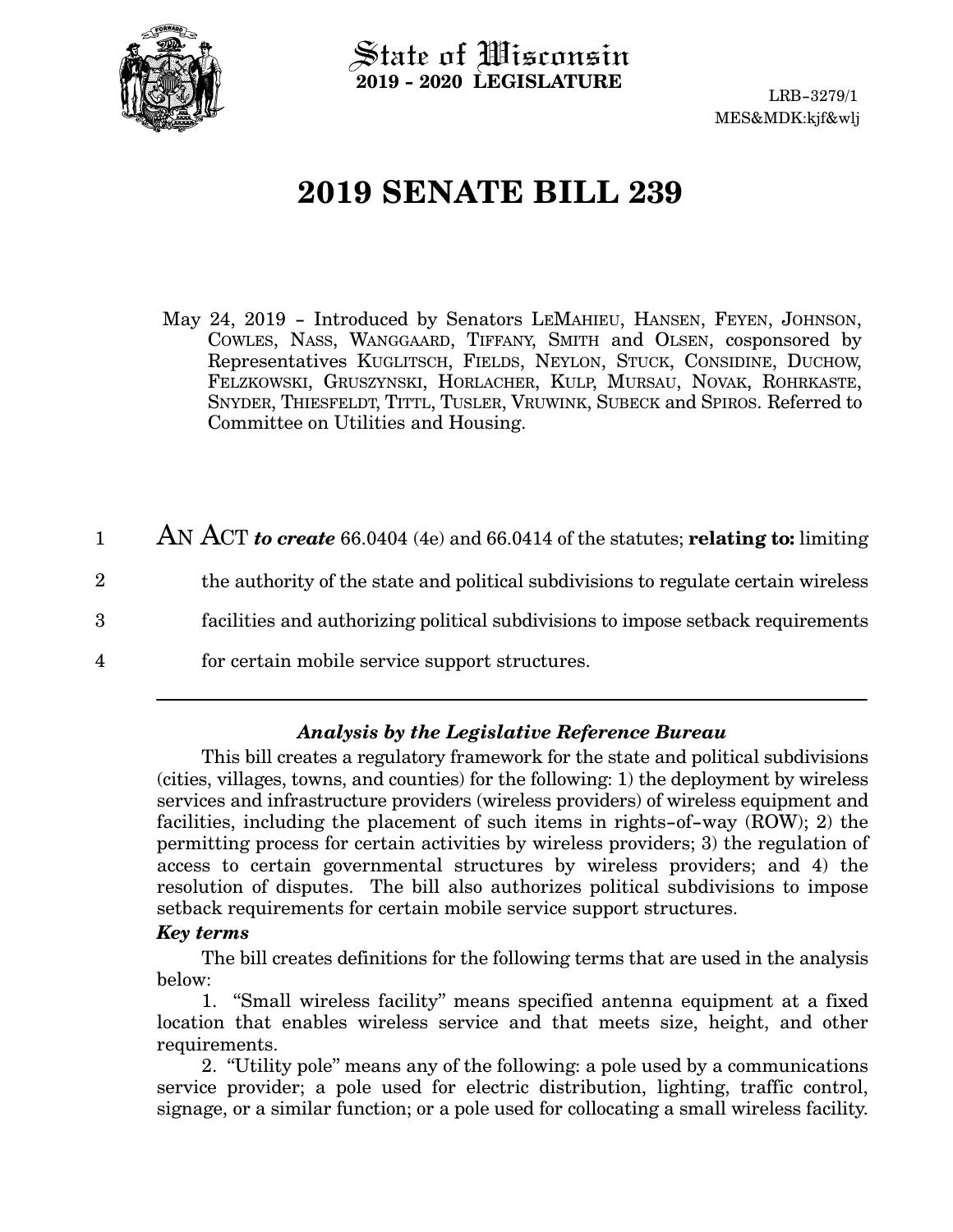3. "Collocate" means to place, mount, replace, modify, operate, or maintain a small wireless facility on a utility pole or wireless support structure. "Collocate" also means to place, mount, replace, modify, operate, or maintain ground-mounted antenna equipment adjacent to a utility pole or wireless support structure.

4. "Governmental pole" means a utility pole owned or operated by the state or a political subdivision in ROW.

5. "Utility pole for designated services" (UPDS) means a governmental pole or a utility pole owned or operated by a utility district that is used to carry electric distribution lines or cables or wires for telecommunications, cable, or electric service.

6. "Wireless support structure" means a freestanding structure capable of supporting small wireless facilities, but does not include a utility pole or a structure designed solely for collocating small wireless facilities.

#### *Rights-of-way*

With regard to ROW, the bill does the following:

1. Prohibits the state and political subdivisions from entering into an exclusive agreement with any person for the use of ROW for the construction, operation, or maintenance of small wireless facilities, wireless support structures, or for the collocation of small wireless facilities.

2. Provides that the state and political subdivisions may impose nondiscriminatory rates or fees on wireless providers only if they charge other entities for the use of ROW, subject to a number of conditions and limitations.

3. Subject to a number of exceptions, and notwithstanding a political subdivision's zoning ordinances, authorizes a wireless provider to collocate small wireless facilities and construct, modify, maintain, and replace utility poles that support small wireless facilities, along, across, upon, and under ROW, provided such activity does not obstruct or hinder travel, drainage, maintenance, or the public health or safety or impede other uses of ROW by communications service providers, public utilities, or cooperatives.

4. Limits the height of utility poles and small wireless facilities. With regard to the rights of a wireless provider to construct or modify utility poles, the bill allows a political subdivision to propose an alternate location for collocation, which the wireless provider must use if it has the right to do so and the alternate location is reasonable and technically feasible and does not impose material additional costs.

5. Allows the state or political subdivisions to require a wireless provider to repair all damage that is directly caused by its activities in ROW that involve small wireless facilities, utility poles, and wireless support structures.

6. Generally requires a wireless provider to indemnify and hold harmless a political subdivision for any liability and loss from personal injury or property damage that results from the use or occupancy of ROW by the wireless provider.

7. Prohibits political subdivisions from doing any of the following in a way that exceeds federal or state regulatory requirements: regulating communications service facilities in rights-of-way; regulating communications service; or imposing certain charges relating to communications service provided over facilities in rights-of-way. "Communications service" is defined as cable television, telecommunications, information, or wireless service.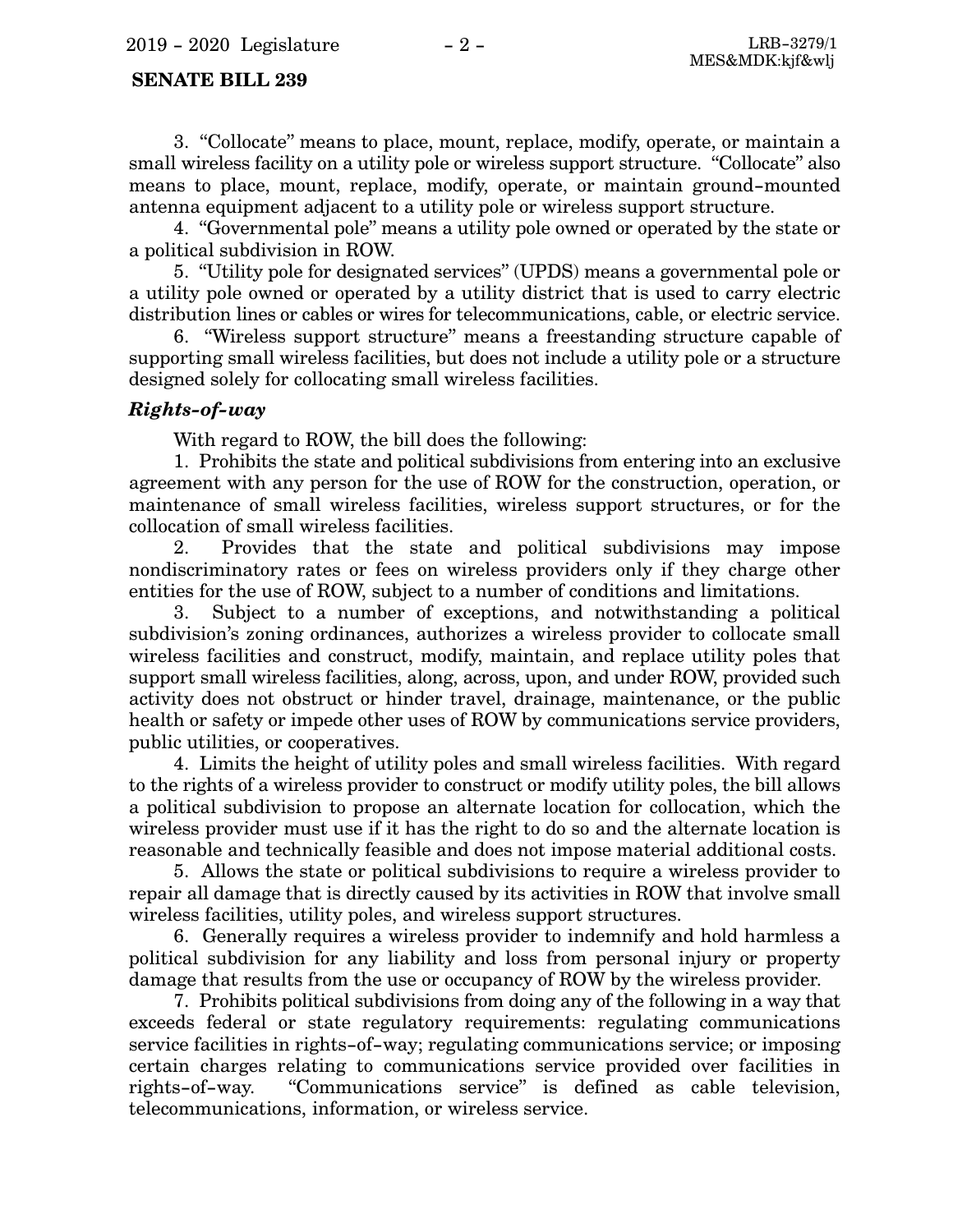8. Creates a rights-of-way study committee consisting of the governor, legislators, and representatives of public and private stakeholders.

### *Permitting process*

With regard to the activities of a wireless provider to collocate small wireless facilities within and outside a ROW and to install, modify, or replace associated utility poles within a ROW, the bill does the following:

1. Subject to a number of exceptions, prohibits the state and political subdivisions from prohibiting, regulating, or charging any person for the collocation of small wireless facilities.

2. Notwithstanding a political subdivision's zoning ordinances, classifies small wireless facilities as a permitted use that is not subject to such zoning ordinances if they are collocated in or outside a ROW if the property is not zoned exclusively for single-family residential use.

3. Subject to a number of conditions, authorizes the state and political subdivisions to require an application for a permit to collocate a small wireless facility and to construct and operate a new or replacement utility pole if the permit is of general applicability and does not apply exclusively to small wireless facilities. The bill specifies the types of information that can be required in a permit application. The bill imposes various deadlines relating to the permit application and approval process. If the state or a political subdivision misses a deadline for an application, the bill allows the applicant to consider the application approved.

4. Requires the state or political subdivisions to approve permit applications unless the application interferes with rights-of-way, as specified in the bill, or does not meet applicable codes, which are defined as state codes related to electrical wiring, plumbing, and fire prevention; commercial building codes; uniform dwelling codes; and local amendments to those codes. However, the bill allows the state or a political subdivision to condition approval of a permit on compliance with reasonable and nondiscriminatory relocation, abandonment, or bonding requirements that are consistent with state law applicable to other occupiers of ROW.

5. Prohibits the state and political subdivisions from requiring an applicant to perform services unrelated to the approval sought, and prohibits such governmental units from requiring a wireless provider permit applicant to provide more information in its permit application than the governmental unit requires of communications service providers for the same type of permit.

6. Requires an applicant whose permit application is approved to commence the activity authorized by the permit within 365 days after its receipt and requires the applicant to pursue work on the activity until completion. However, the bill prohibits the state and political subdivisions from placing any time limit on an application related to the permit.

7. Prohibits the state and political subdivisions from imposing express or de facto moratorium on filing, receiving, or processing applications, or issuing permits.

8. Subject to specified conditions, allows a political subdivision to adopt aesthetic requirements for deployment of small wireless facilities and associated antenna equipment and utility poles in rights-of-way.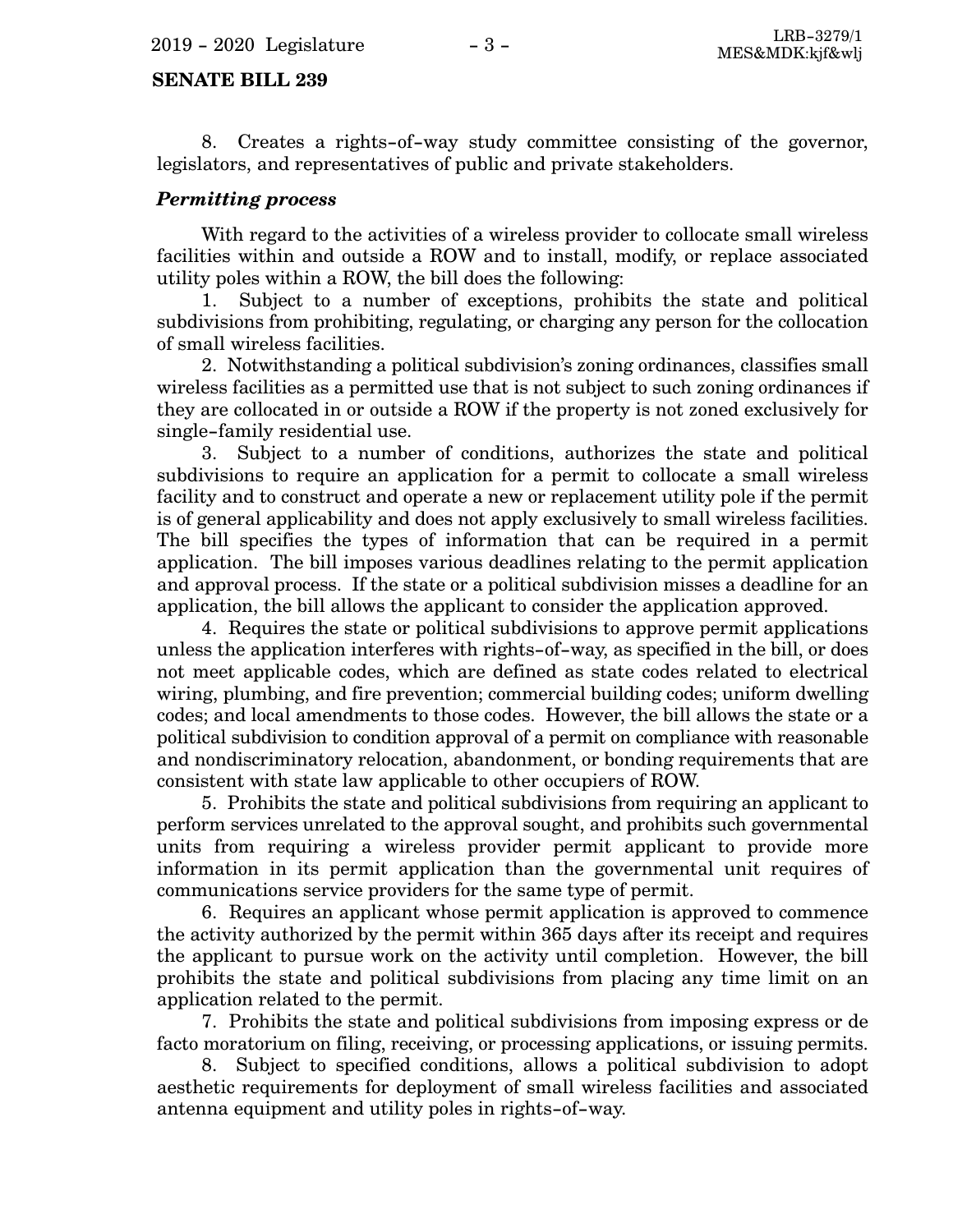9. Authorizes a political subdivision to enact an ordinance to prohibit, in a nondiscriminatory way, a communications service provider from installing utility poles or wireless support structures in the ROW of a historic district or an area in which all utilities are located underground (underground district), except that the ordinance may not prohibit collocations or the replacement of existing structures, and the ordinance must satisfy specified requirements. The bill also allows a political subdivision to impose certain aesthetic requirements in a historic or underground district.

10. Subject to specified monetary limits and adjustments based on actions by the Federal Communications Commission, authorizes the state and political subdivisions to charge an application fee for permits. Generally, neither the state nor a political subdivision may require applications, permits, fees, or other approvals for routine maintenance, the replacement of small wireless facilities with substantially similar or smaller facilities, or certain activities involving micro wireless facilities that are strung on cables between existing utility poles.

#### *Access to governmental structures*

With regard to regulating access to governmental structures, the bill does the following:

1. Prohibits a person who owns or controls a governmental pole or UPDS from entering into an exclusive arrangement with any person for the right to attach to or use such poles, and prohibits the owner of such poles from imposing discriminatory fees, charges, or other terms and conditions.

2. Provides that the rate a political subdivision may charge for collocating a small wireless facility on a UPDS is governed by agreement between the political subdivision and a wireless provider and provides that, if no agreement is reached, the rate is subject to the Public Service Commission's authority under current law.

3. Subject to a number of conditions and adjustments based on FCC actions, limits the rate an owner of a governmental pole, other than a UPDS, charges another person to collocate on the pole to an amount that is sufficient to recover the owner's actual, direct, and reasonable costs, subject to a maximum of \$250 per small wireless facility per year.

4. Specifies deadlines for the state and political subdivisions to make available rates, fees, and terms for collocation of small wireless facilities on governmental poles that comply with the bill's requirements and to amend existing agreements relating to collocation in the ROW.

5. Provides that a person who owns or controls a governmental pole other than a UPDS may not require more make-ready work than required to meet applicable codes or industry standards, and prohibits fees for make-ready work from including costs related to preexisting conditions, prior damage, or noncompliance with current standards. Such fees may not exceed actual costs or the amount charged to other communications service providers for similar work.

#### *Dispute resolution*

The bill requires courts to determine disputes regarding the bill's requirements, except that, as noted above, subject to court review, the PSC resolves disputes over the rates charged by a political subdivision for collocating a small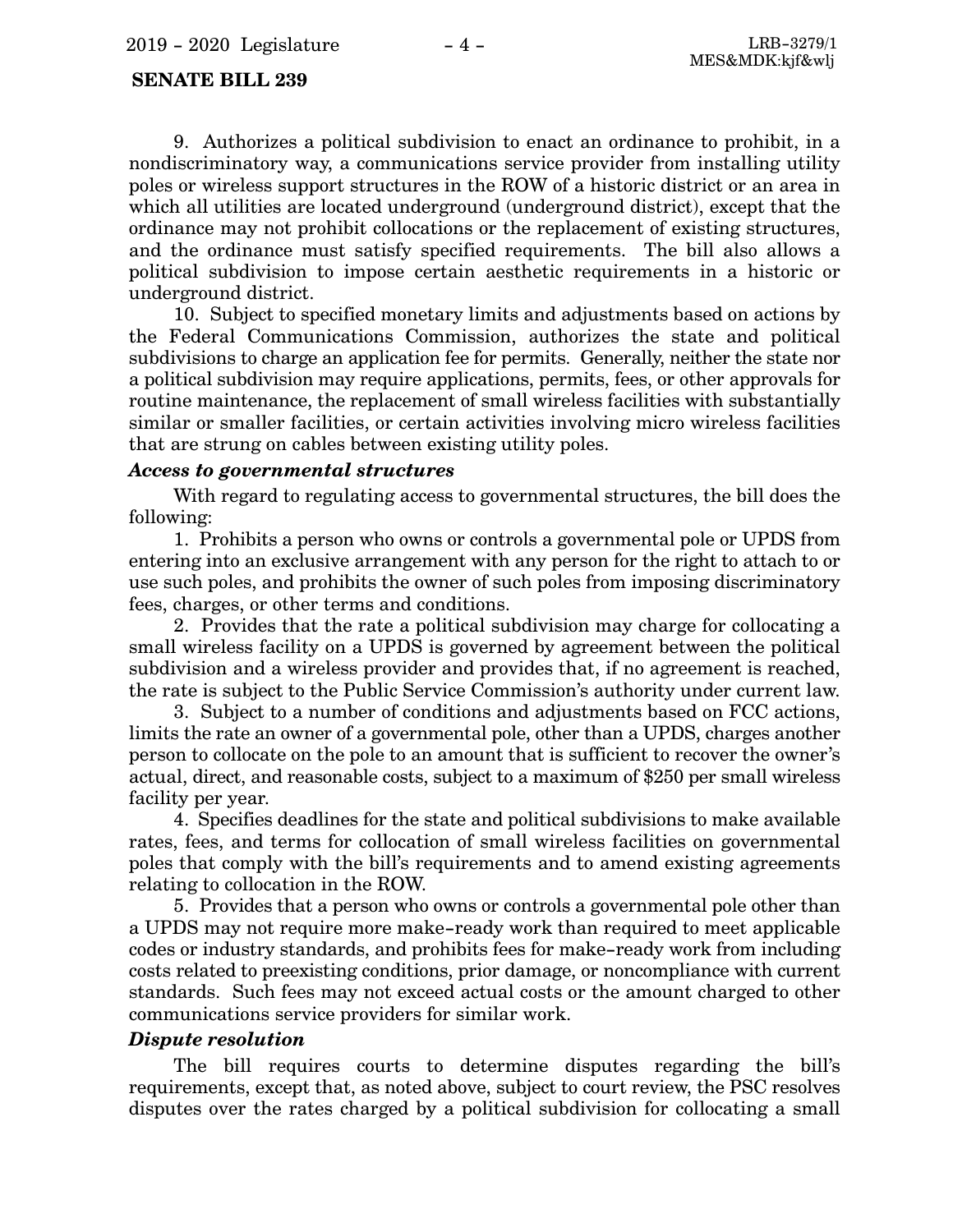wireless facility on a UPDS. The bill also provides a mechanism for political subdivisions to allow the placement of a small wireless facility or utility pole at a temporary rate pending the resolution of a ROW dispute.

#### *Setback requirements for a mobile service support structure*

Generally, under current law, a political subdivision may not impose a setback requirement for a mobile service support structure. This bill grants a political subdivision limited authority to impose a setback requirement on the placement or substantial modification of such a mobile service support structure with regard to new or substantially modified structures. Under the bill, a requirement could apply only to a structure that is constructed on land that is zoned for only single-family residential use or on adjacent land. In addition, the setback requirement must be based on the height of the proposed structure, and the requirement may not exceed the height of the proposed structure. The bill also provides, however, that a setback requirement does not apply to an existing or new utility pole, or wireless support structure that supports small wireless facilities, if the pole or facility meets the height limitations specified in the bill for such a pole or facility.

For further information see the *state and local* fiscal estimate, which will be printed as an appendix to this bill.

### *The people of the state of Wisconsin, represented in senate and assembly, do enact as follows:*

**SECTION 1.** 66.0404 (4e) of the statutes is created to read: 1

66.0404 **(4e)** SETBACK REQUIREMENTS. (a) Notwithstanding sub. (4) (r), and subject to the provisions of this subsection, a political subdivision may enact an ordinance imposing setback requirements related to the placement of a mobile service support structure that applies to new construction or the substantial modification of facilities and support structures, as described in sub. (2). 2 3 4 5 6

(b) A setback requirement may apply only to a mobile service support structure that is constructed on or adjacent to a parcel of land that is subject to a zoning ordinance that permits single-family residential use on that parcel. A setback requirement does not apply to an existing or new utility pole, or wireless support structure in a right-of-way that supports a small wireless facility, if the pole or facility meets the height limitations in s. 66.0414 (2) (e) 2. and 3. 7 8 9 10 11 12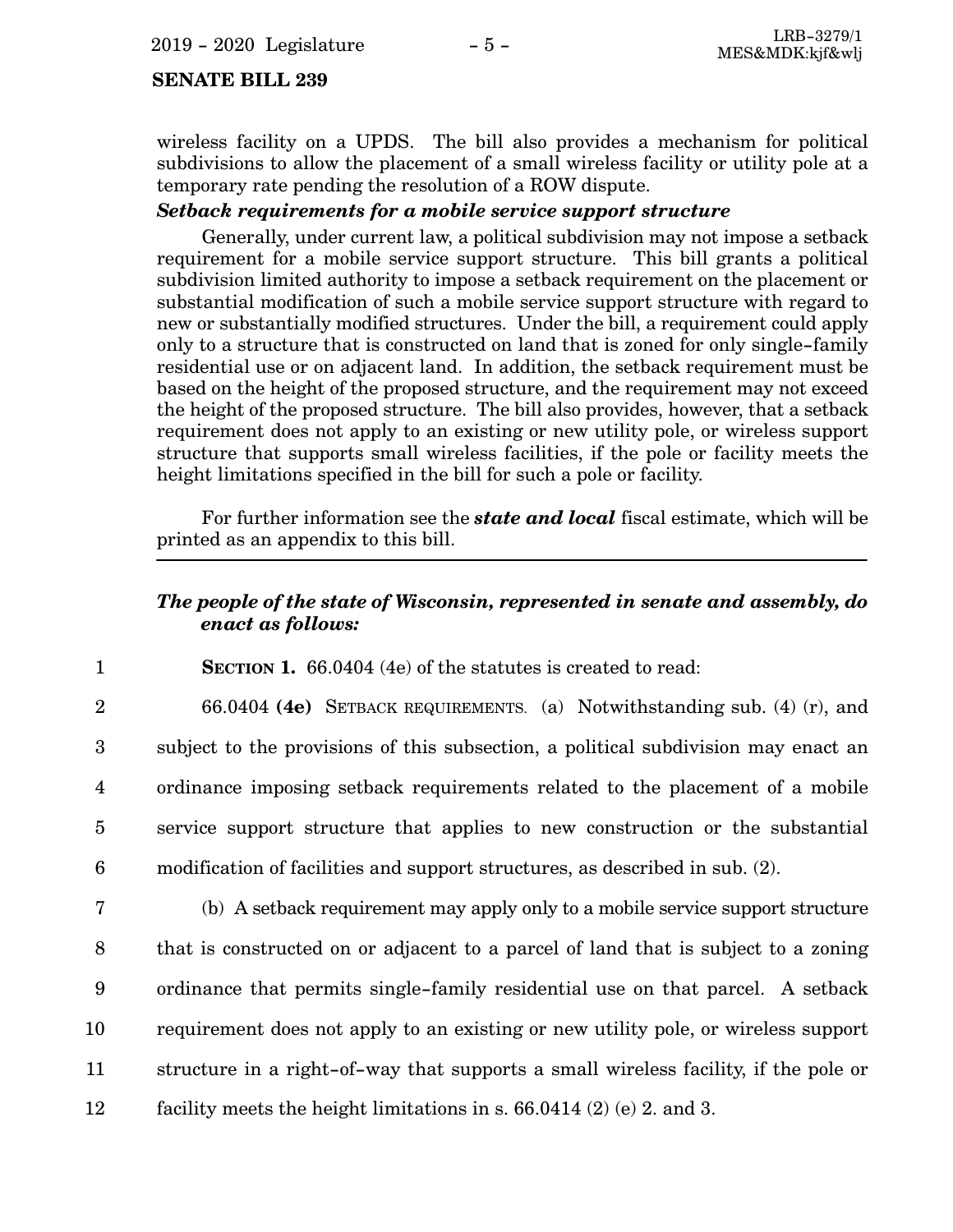$2019 - 2020$  Legislature  $-6 -$  LRB-3279/1

## **SENATE BILL 239**

| $\mathbf{1}$     | The setback requirement under par. (b) for a mobile service support<br>(c)           |
|------------------|--------------------------------------------------------------------------------------|
| $\boldsymbol{2}$ | structure on a parcel shall be measured from the lot lines of other adjacent and     |
| $\boldsymbol{3}$ | nonadjacent parcels for which single-family residential use is a permitted use under |
| $\overline{4}$   | a zoning ordinance.                                                                  |
| $\overline{5}$   | (d) A setback requirement must be based on the height of the proposed mobile         |
| 6                | service support structure, and the setback requirement may not be a distance that    |
| 7                | is greater than the height of the proposed structure.                                |
| 8                | <b>SECTION 2.</b> 66.0414 of the statutes is created to read:                        |
| 9                | <b>66.0414 Small wireless facilities.</b> (1) DEFINITIONS. In this section:          |
| 10               | (a) "Antenna" means communications equipment that transmits and receives             |
| 11               | electromagnetic radio signals and is used in the provision of wireless services.     |
| 12               | (b) "Antenna equipment" or "wireless equipment" means equipment, switches,           |
| 13               | wiring, cabling, power sources, shelters, or cabinets associated with an antenna,    |
| 14               | located at the same fixed location as the antenna, and, when collocated on a         |
| 15               | structure, is mounted or installed at the same time as such antenna.                 |
| 16               | (c) "Antenna facility" means an antenna and associated antenna equipment,            |
| 17               | including ground-mounted antenna equipment.                                          |
| 18               | (d) "Applicable codes" means the state electrical wiring code, as defined in s.      |
| 19               | 101.80 (4), the state plumbing code specified in s. 145.13, the fire prevention code |
| $20\,$           | under ch. SPS 314, Wis. adm. code, the Wisconsin commercial building code under      |
| 21               | chs. SPS 361 to 366, the Wisconsin uniform dwelling code under chs. SPS 320 to 325,  |
| 22               | and local amendments to those codes enacted solely to address imminent threats of    |
| $23\,$           | destruction of property or injury to persons.                                        |

24

(e) "Applicant" means a wireless provider that submits an application.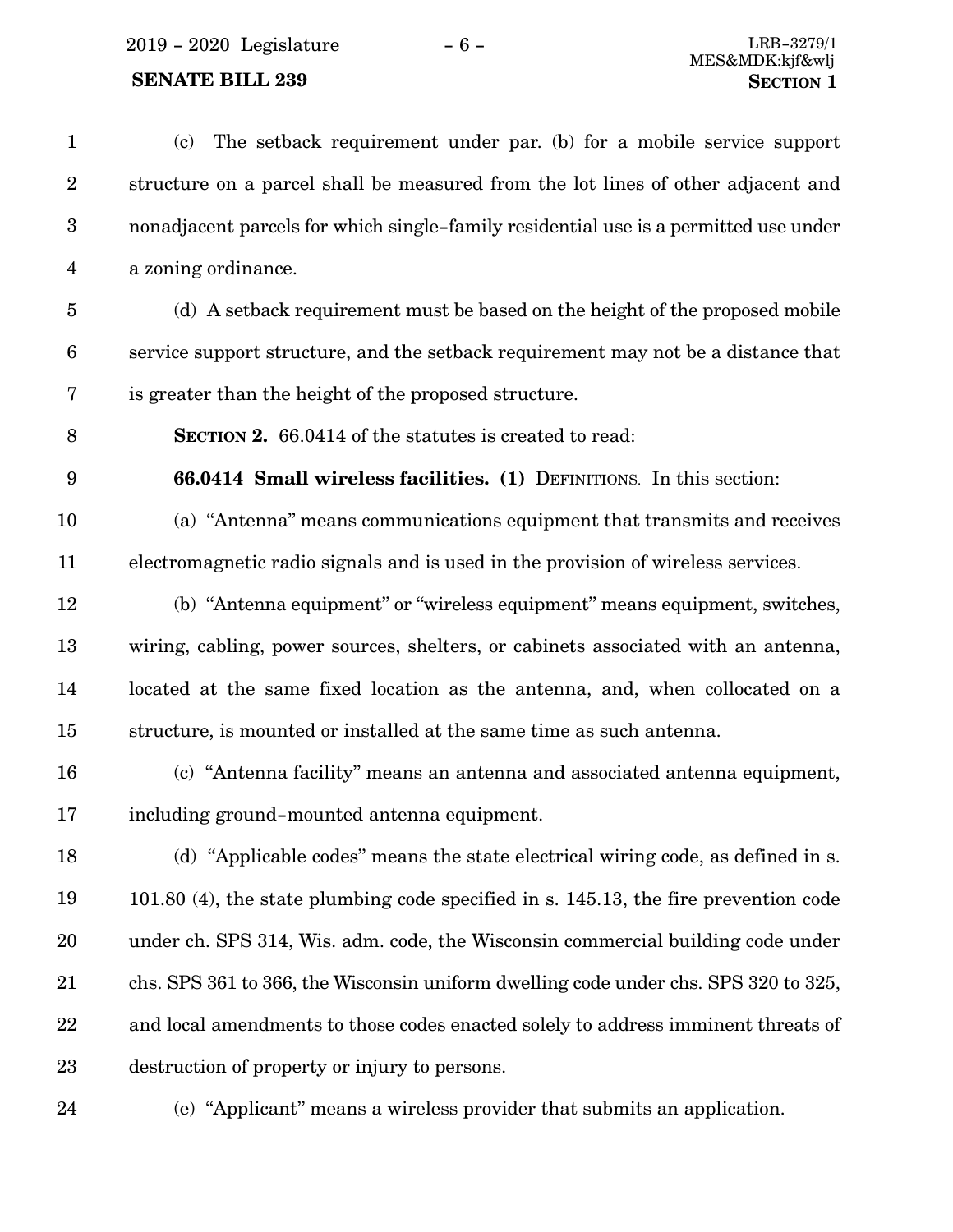(f) "Application" means an application for a permit under this section to collocate a small wireless facility or to install, modify, or replace a utility pole. (g) "Collocate," "collocate on," or "collocation" means the placement, mounting, replacement, modification, operation, or maintenance of a small wireless facility on, or of ground-mounted antenna equipment adjacent to, a structure. (h) "Communications facilities" means the set of equipment and network components, including wires and cables and associated facilities, used by a communications service provider to provide communications service. (i) "Communications network" means a network used to provide a communications service. (j) "Communications service" means cable service, as defined in 47 USC 522 (6), telecommunications service, as defined in 47 USC 153 (53), information service, as defined in 47 USC 153 (24), or wireless service. (k) "Communications service provider" means a person that provides communications service. (L) "Facility" means an antenna facility or a structure. (m) "Fee" means a one-time charge. (n) "Governmental pole" means a utility pole that is owned or operated by the state or by a political subdivision in a right-of-way. (o) "Investor-owned electric utility" means a public utility whose purpose is the generation, transmission, delivery, or furnishing of electric power but does not include a public utility owned and operated wholly by a municipality or a cooperative association organized under ch. 185. 1 2 3 4 5 6 7 8 9 10 11 12 13 14 15 16 17 18 19 20 21 22 23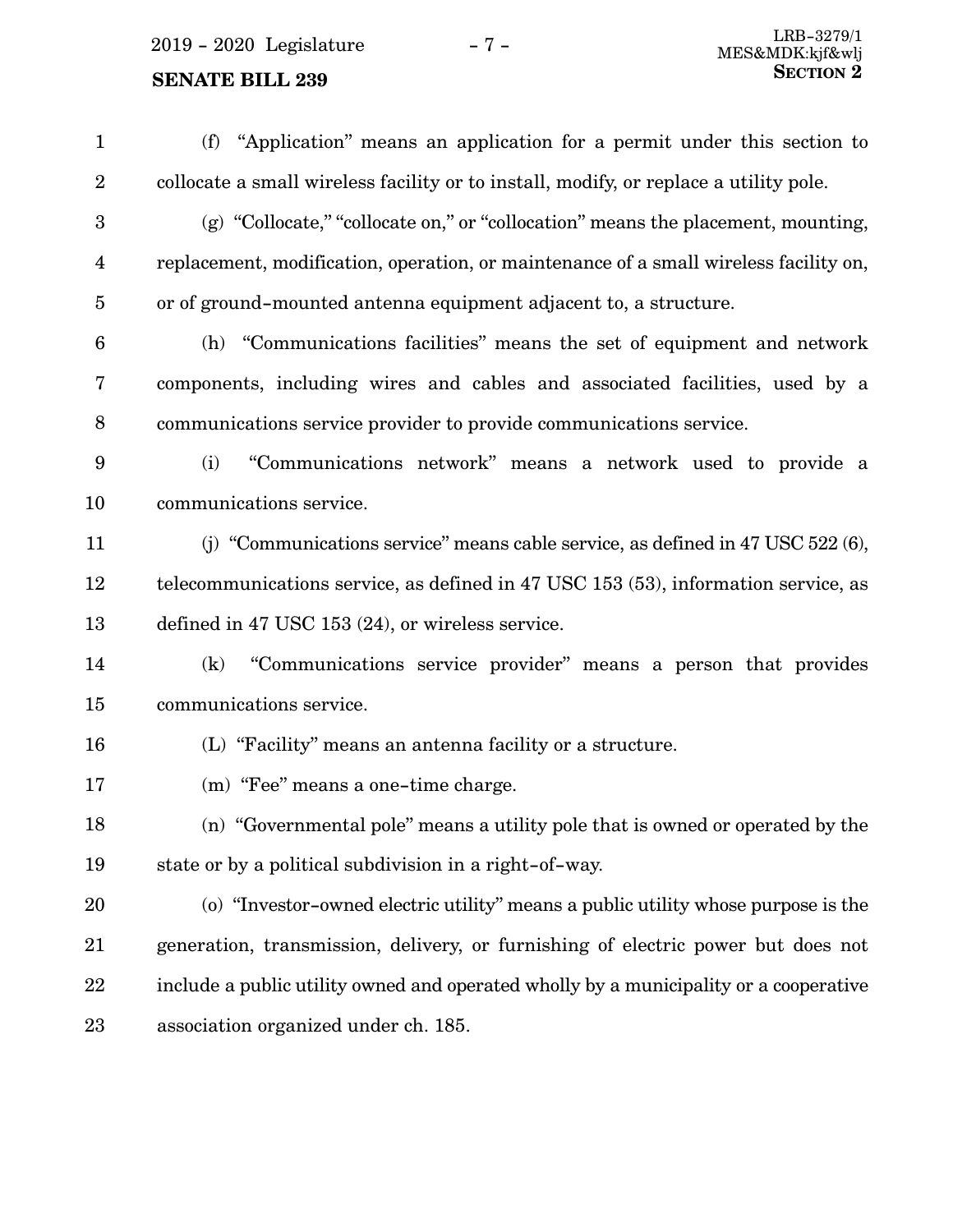2019 - 2020 Legislature - 8 - LRB-3279/1

### **SENATE BILL 239 SECTION** 2

(p) "Micro wireless facility" means a small wireless facility that does not exceed 24 inches in length, 15 inches in width, and 12 inches in height and that has no exterior antenna longer than 11 inches. (q) "Permit" means written authorization required by the state or a political subdivision to perform an action, or initiate, continue, or complete a project. (r) "Political subdivision" means any city, village, town, or county. (s) "Rate" means a recurring charge. (t) "Right-of-way" means the area on, below, or above a highway, as defined in s. 340.01 (22), other than a federal interstate highway; sidewalk; utility easement, other than a utility easement for a cooperative association organized under ch. 185 for purposes of providing or furnishing heat, light, power, or water to its members only; or other similar property, including property owned or controlled by the department of transportation. (u) "Small wireless facility" means a wireless facility to which all of the following apply: 1. The wireless facility satisfies any of the following: a. The wireless facility is mounted on a structure 50 feet or less in height including any antenna. b. The wireless facility is mounted on a structure no more than 10 percent taller than any other adjacent structure. c. The wireless facility does not increase the height of an existing structure on which the wireless facility is located to a height of more than 50 feet or by 10 percent, whichever is greater. 2. Each antenna associated with the deployment of the wireless facility, excluding associated antenna equipment, is no more than 3 cubic feet in volume. 1 2 3 4 5 6 7 8 9 10 11 12 13 14 15 16 17 18 19 20 21 22 23 24 25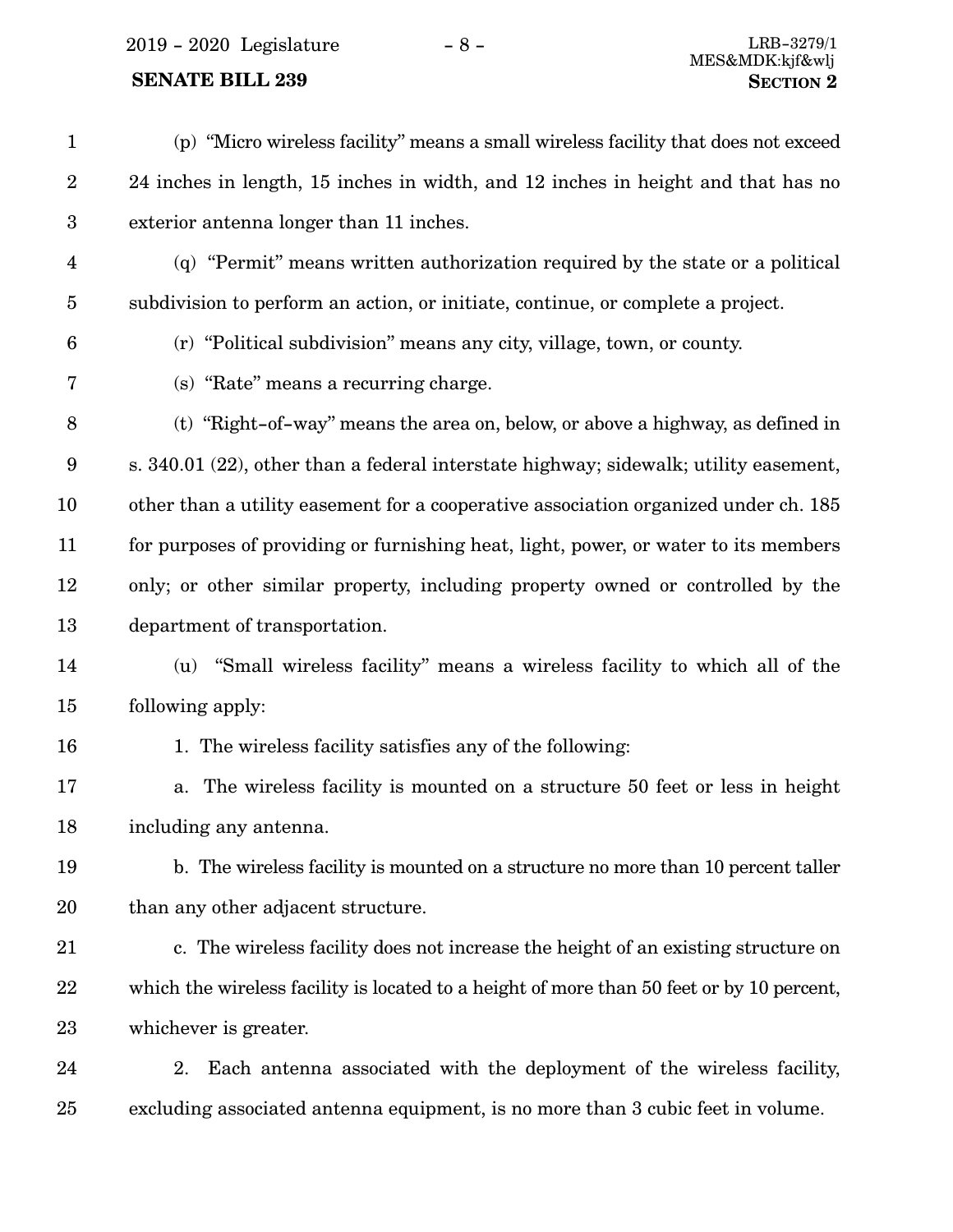2019 - 2020 Legislature - 9 -

### **SENATE BILL 239**

| $\mathbf{1}$     | 3. All other wireless equipment associated with the wireless facility specified        |
|------------------|----------------------------------------------------------------------------------------|
| $\sqrt{2}$       | in subd. 1., including the wireless equipment associated with the antenna and any      |
| $\boldsymbol{3}$ | preexisting associated equipment on the structure, is no more than 28 cubic feet in    |
| $\overline{4}$   | volume.                                                                                |
| $\bf 5$          | 4. The wireless facility does not require registration as an antenna structure         |
| $6\phantom{.}6$  | under 47 CFR part 17.                                                                  |
| 7                | 5. The wireless facility is not located on tribal land, as defined in 36 CFR 800.16    |
| $8\,$            | (x).                                                                                   |
| 9                | 6. The wireless facility does not result in human exposure to radio frequency          |
| 10               | in excess of the applicable safety standards specified in 47 CFR 1.1307.               |
| 11               | (v) Except in par. (zp), "structure" means a utility pole or wireless support          |
| 12               | structure, whether or not it has an existing antenna facility.                         |
| 13               | (w) "Technically feasible" means that by virtue of engineering or spectrum             |
| 14               | usage the proposed placement for a small wireless facility, or its design, concealment |
| 15               | measures, or site location can be implemented without a reduction in the               |
| 16               | functionality of the small wireless facility.                                          |
| 17               | "Utility pole" means a pole that is used in whole or in part by a<br>(x)               |
| 18               | communications service provider; used for electric distribution, lighting, traffic     |
| 19               | control, signage, or a similar function; or used for the collocation of small wireless |
| 20               | facilities. "Utility pole" does not include a wireless support structure or electric   |
| 21               | transmission structure.                                                                |
| 22               | (y) "Utility pole for designated services" means a utility pole owned or operated      |
| 23               | in a right-of-way by the state, a political subdivision, or a utility district that is |
|                  |                                                                                        |

designed to, or used to, carry electric distribution lines, or cables or wires for

telecommunications, cable, or electric service. 25

24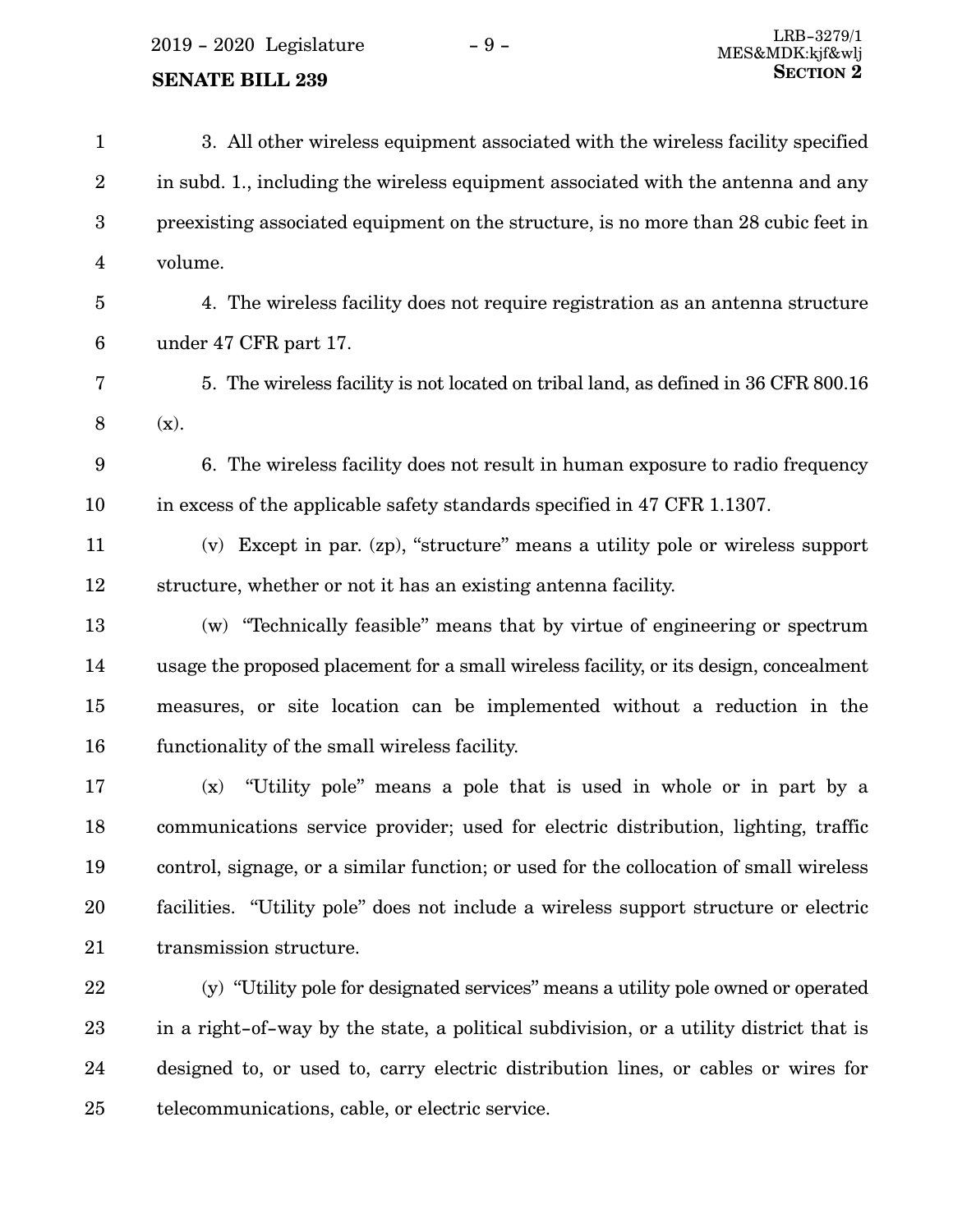2019 - 2020 Legislature - 10 - LRB-3279/1

## **SENATE BILL 239**

| $\mathbf{1}$     | (z) 1. "Wireless facility" means an antenna facility at a fixed location that              |
|------------------|--------------------------------------------------------------------------------------------|
| $\boldsymbol{2}$ | enables wireless services between user equipment and a communications network,             |
| $\boldsymbol{3}$ | and includes all of the following:                                                         |
| 4                | a. Equipment associated with wireless services.                                            |
| 5                | Radio transceivers, antennas, or coaxial, metallic, or fiber-optic cable<br>$\mathbf{b}$ . |
| 6                | located on, in, under, or otherwise adjacent to a utility pole or wireless support         |
| 7                | structure.                                                                                 |
| 8                | c. Regular and backup power supplies.                                                      |
| 9                | d. Equipment that is comparable to equipment specified in this subdivision                 |
| 10               | regardless of technical configuration.                                                     |
| 11               | 2. "Wireless facilities" does not include any of the following:                            |
| 12               | The structure or improvements on, under, or within which equipment<br>a.                   |
| 13               | specified in subd. 1. is collocated.                                                       |
| 14               | b. Wireline backhaul facilities.                                                           |
| 15               | c. Coaxial, metallic, or fiber-optic cable that is between utility poles or wireless       |
| 16               | support structures or that is not adjacent to a particular antenna.                        |
| 17               | (za) "Wireless infrastructure provider" means any person, other than a wireless            |
| 18               | services provider, that builds or installs wireless communication transmission             |
| 19               | equipment, antenna equipment, or wireless support structures.                              |
| 20               | (zc) "Wireless provider" means a wireless infrastructure provider or a wireless            |
| 21               | services provider.                                                                         |
| 22               | "Wireless services" means any service using licensed or unlicensed<br>(zg)                 |
| 23               | wireless spectrum, including the use of a Wi-Fi network, whether at a fixed location       |
| 24               | or by means of a mobile device.                                                            |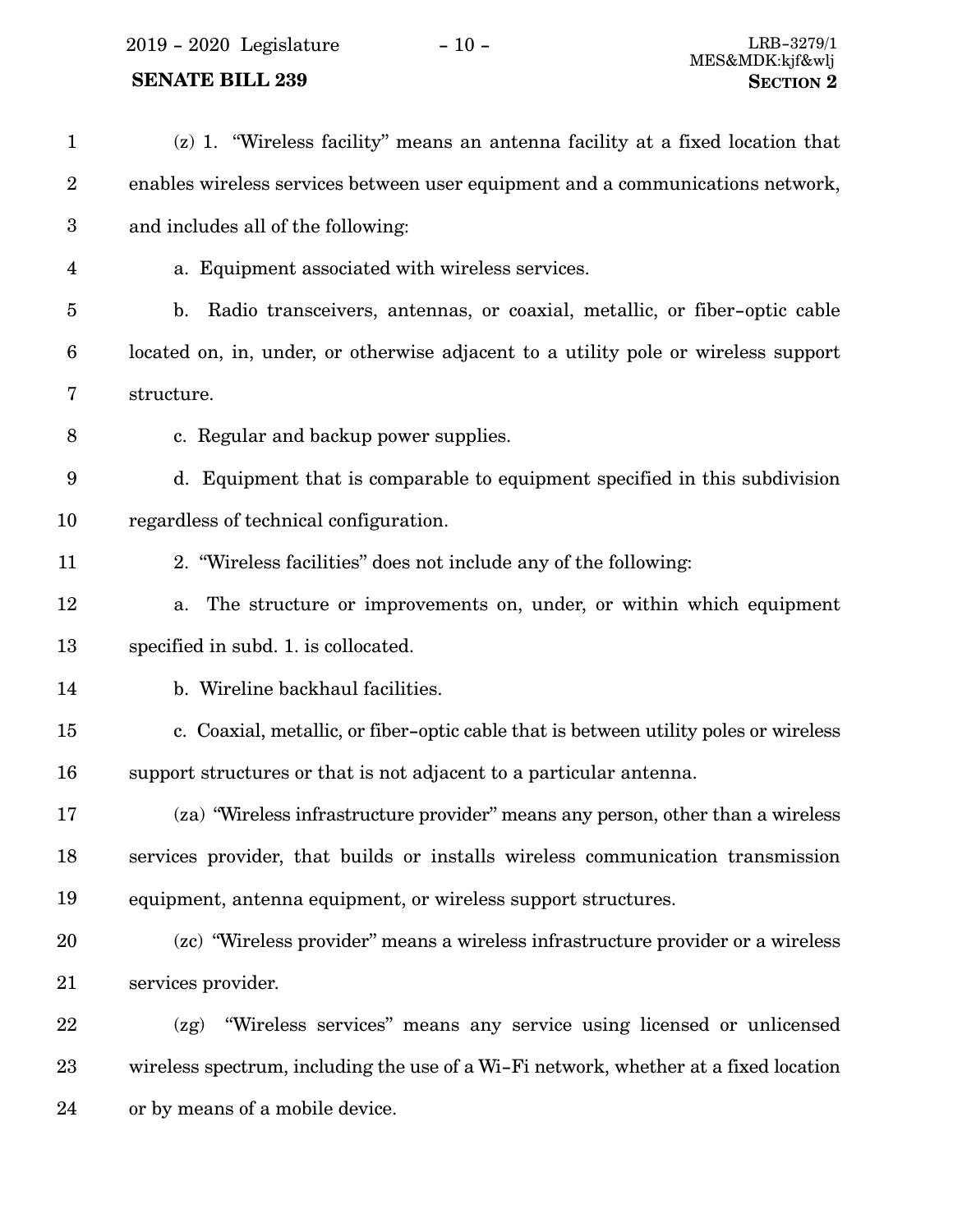- (zL) "Wireless services provider" means any person who provides wireless services. 1 2
- (zp) "Wireless support structure" means an existing freestanding structure that is capable of supporting small wireless facilities, except that "wireless support structure" does not include any of the following: 3 4 5
	- 1. A utility pole.

6

- 2. A structure designed solely for the collocation of small wireless facilities. 7
- (zt) "Wireline backhaul facility" means a facility for providing wireline backhaul service. 8 9
- (zx) "Wireline backhaul service" means the transport of communications services by wire from small wireless facilities to a communications network. 10 11
- **(2)** RIGHTS-OF-WAY. (a) *Applicability.* This subsection applies only to the activities of a wireless provider within a right-of-way. 12 13
- (b) *Exclusive use prohibited*. Neither the state nor a political subdivision may enter into an exclusive arrangement with any person for the use of a right-of-way for the construction, operation, marketing, maintenance, or collocation of small wireless facilities or wireless support structures. 14 15 16 17
- (c) *Rates and fees*. Subject to sub. (3) (e) 3., the state or a political subdivision may charge a wireless provider a nondiscriminatory rate or fee for the use of a right-of-way with respect to the collocation of a small wireless facility or the installation, modification, or replacement of a utility pole in the right-of-way only if the state or political subdivision charges other entities for the use of the right-of-way. If the state or a political subdivision charges a wireless provider a rate or fee as described in this paragraph, all of the following apply: 18 19 20 21 22 23 24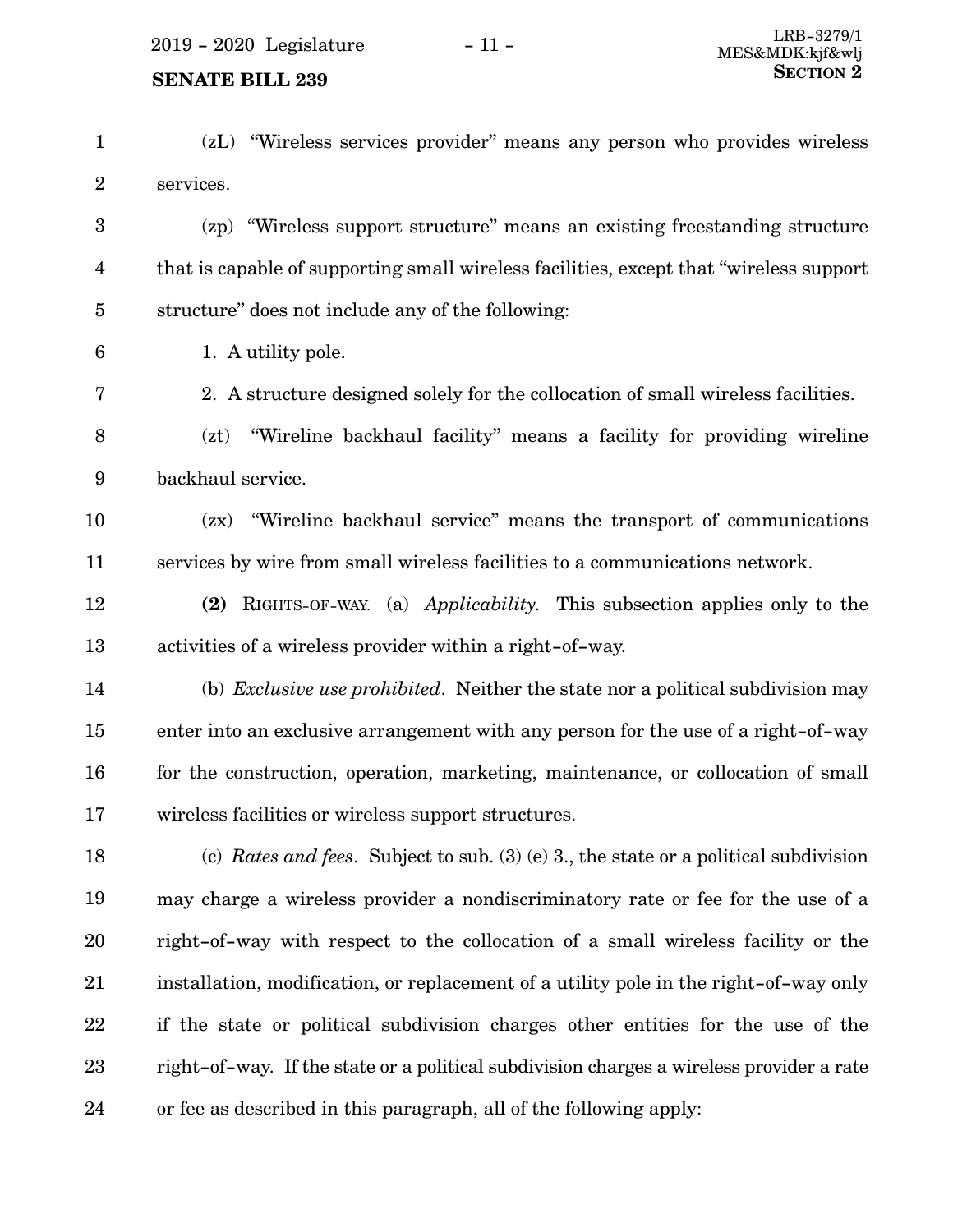2019 - 2020 Legislature - 12 -

### **SENATE BILL 239**

| $\mathbf{1}$            | 1. Subject to subd. 5., the fee or rate must be limited to no more than the direct      |
|-------------------------|-----------------------------------------------------------------------------------------|
| $\overline{2}$          | and actual cost of managing the right-of-way.                                           |
| $\boldsymbol{3}$        | 2. Except as provided in par. (d), the fee or rate must be competitively neutral        |
| $\overline{\mathbf{4}}$ | with regard to other users of the right-of-way.                                         |
| $\overline{5}$          | 3. The fee or rate may not result in a double recovery by the state or political        |
| $\boldsymbol{6}$        | subdivision if existing fees, rates, or taxes imposed by a political subdivision on the |
| 7                       | wireless provider already recover the direct and actual cost of managing the            |
| $8\,$                   | right-of-way.                                                                           |
| 9                       | 4. The fee or rate may not be in the form of a franchise or other fee based on          |
| 10                      | revenue or customer counts.                                                             |
| 11                      | 5. The fee or rate may not exceed an annual amount equal to \$20 multiplied             |
| 12                      | by the number of small wireless facilities in the right-of-way in the state's or        |
| 13                      | political subdivision's geographic jurisdiction.                                        |
| 14                      | 6. Beginning on the effective date of this subdivision  [LRB inserts date], the         |
| 15                      | state or a political subdivision may adjust a rate or fee allowed under this paragraph  |
| 16                      | by 10 percent every 5 years, rounded to the nearest dollar. During each 5-year          |
| 17                      | period, the adjustment may be applied incrementally or as a single adjustment.          |
| 18                      | (d) Rate or fee adjustment. 1. Except as provided in subd. 2., by the later of the      |
| 19                      | first day of the 3rd month beginning after the effective date of this subdivision       |
| 20                      | [LRB inserts date], or 3 months after receiving its first request for access to the     |
| 21                      | right-of-way by a wireless provider, the state or a political subdivision shall         |
| 22                      | implement rates, fees, and terms for such access that comply with this subsection.      |
| 23                      | Agreements between a wireless provider and the state or a political<br>2.               |
| 24                      | subdivision that are in effect on the effective date of this subdivision  [LRB inserts  |
| 25                      | date], and that relate to access to the right-of-way, remain in effect, subject to      |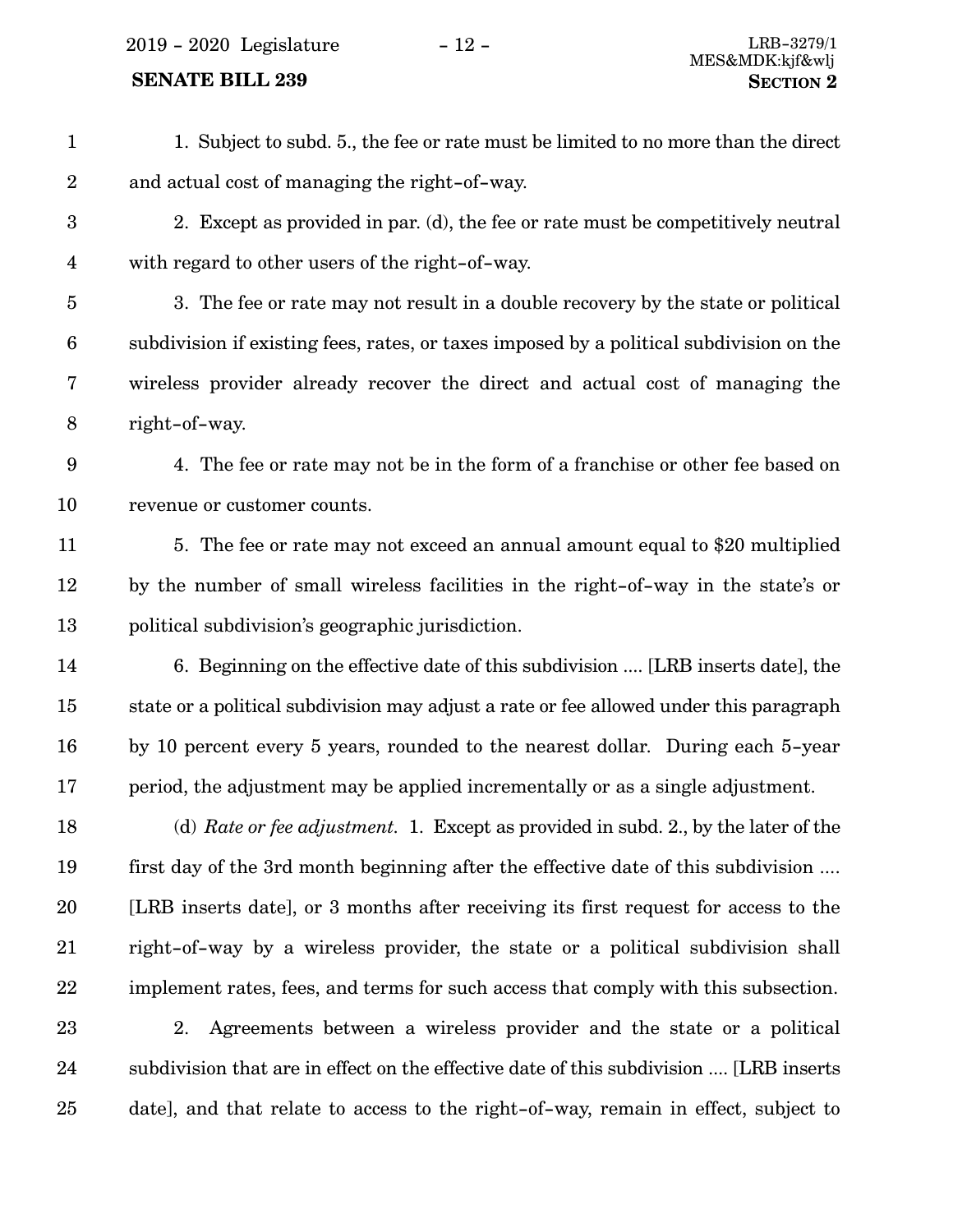applicable termination provisions, except that by the first day of the 25th month 1

beginning after the effective date of this subdivision .... [LRB inserts date], the state or political subdivision shall amend any such agreement to comply with the rates, fees, and terms required under this subsection. 2 3 4

(e) *Right of access*. 1. Except as otherwise provided in this subsection and subs. (3) (c) 4. and 5. and (4), and notwithstanding ss. 182.017 and 196.58 and any zoning ordinance enacted by a political subdivision under s. 59.69, 60.61, 60.62, or 62.23, a wireless provider shall have the right to collocate small wireless facilities and construct, modify, maintain, and replace its own utility poles, or, with the permission of the owner, a 3rd party's utility pole, that supports small wireless facilities along, across, upon, and under a right-of-way. Such small wireless facilities and utility poles, and activities related to the installation and maintenance of the small wireless facilities and utility poles, may not obstruct or hinder travel, drainage, maintenance, or the public health, safety, and general welfare on or around the right-of-way, or obstruct the legal use of the right-of-way for other communications providers, public utilities, cooperative associations organized under ch. 185 for the purpose of producing or furnishing heat, light, power, or water to their members only, or pipes or pipelines transmitting liquid manure. A political subdivision may enact an ordinance consistent with this subdivision. 5 6 7 8 9 10 11 12 13 14 15 16 17 18 19

- 20
- 21

2. Except as provided in subd. 4., the height of a utility pole installed, or modified, in a right-of-way may not exceed the greater of:

a. A height that is 10 percent taller than the tallest existing utility pole as of the effective date of this subd. 2. a. .... [LRB inserts date], that is located within 500 feet of the new or modified utility pole in the same right-of-way. 22 23 24

25

b. Fifty feet above ground level.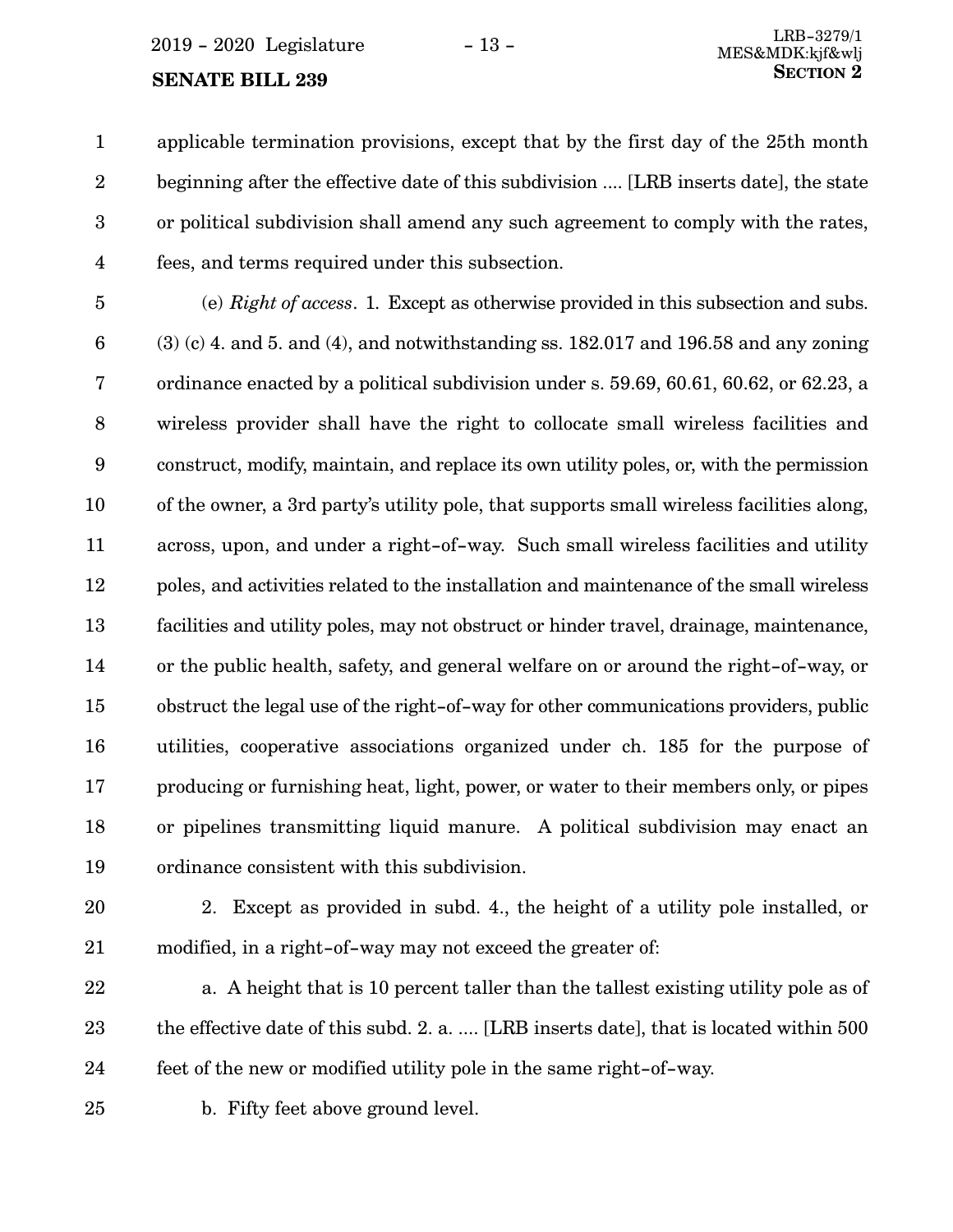2019 - 2020 Legislature - 14 - LRB-3279/1

#### **SENATE BILL 239 SECTION 2**

3. The height of a small wireless facility installed, or modified, in a right-of-way may not exceed the greater of: 1 2

a. A height that is 10 percent taller than the existing utility pole or wireless support structure on which the small wireless facility is located. 3 4

5

b. Fifty feet above ground level.

4. A wireless provider may construct, modify, and maintain a utility pole, wireless support structure, or small wireless facility along, across, upon, and under a right-of-way that exceeds the height limits in this paragraph if the wireless provider complies with height limits under the zoning ordinances enacted by a political subdivision under s. 59.69, 60.61, 60.62, or 62.23. 6 7 8 9 10

- 5. With regard to the rights of a wireless provider to construct or modify a utility pole as described in subd. 1., a political subdivision may propose an alternate location for collocation, which the wireless provider shall use if it has the right to use the alternate structure on reasonable terms and conditions and the alternate location is technically feasible and does not impose material additional costs. 11 12 13 14 15
- (f) *Damage and repair*. The state or a political subdivision may require a wireless provider to repair all damage that is directly caused by the activities of the wireless provider in a right-of-way involving its small wireless facilities or structures, and to return the right-of-way to its former condition before it was so damaged. If the wireless provider fails to make the required repairs within a reasonable amount of time after receiving a written request to do so from the state or a political subdivision, the state or political subdivision may make the necessary repairs and charge the liable party for the cost of the repairs. This paragraph does not prohibit a political subdivision from recovering damages under s. 86.02. 16 17 18 19 20 21 22 23 24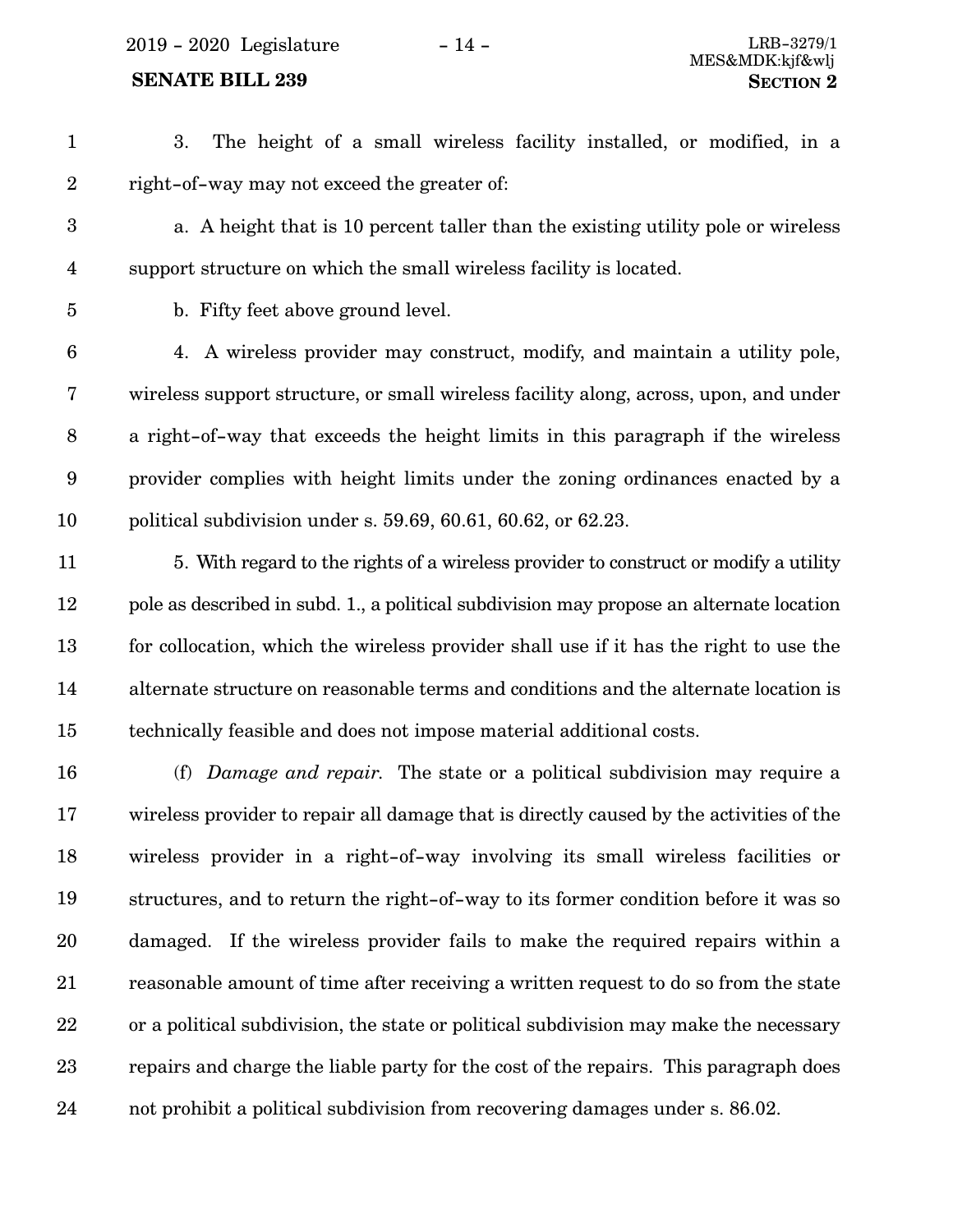(g) *Nondiscrimination*. The state and political subdivisions must administer and regulate a right-of-way in a competitively neutral manner with regard to all users of the right-of-way. 1 2 3

**(3)** PERMITTING PROCESS. (a) *Applicability*. This subsection applies to the permitting for the collocation of small wireless facilities by a wireless provider within and outside a right-of-way and to the permitting for the installation, modification, and replacement of associated utility poles by a wireless provider inside a right-of-way. Except as provided in this subsection and in subs. (2) and (4), neither the state nor a political subdivision may prohibit, regulate, or charge any person for the collocation of small wireless facilities. 4 5 6 7 8 9 10

(b) *Zoning.* Notwithstanding an ordinance enacted under s. 59.69, 60.61, 60.62, or 62.23, and except as provided in par. (c) 4. and 5., small wireless facilities shall be classified as permitted uses and are not subject to a political subdivision's zoning ordinances if they are collocated in a right-of-way or outside a right-of-way if the property is not zoned exclusively for single-family residential use. For purposes of this paragraph and notwithstanding sub. (1) (u) 3., the volume of a small wireless facility does not include preexisting associated wireless equipment on a structure outside the right-of-way. 11 12 13 14 15 16 17 18

(c) *Permits.* 1. Subject to subd. 4. and 5., the state or a political subdivision may require an application for a permit to collocate a small wireless facility and to construct, modify, maintain, or operate a new or replacement utility pole, provided such permit is of general applicability and does not apply exclusively to small wireless facilities. All of the following apply to such permit applications filed by an applicant: 19 20 21 22 23 24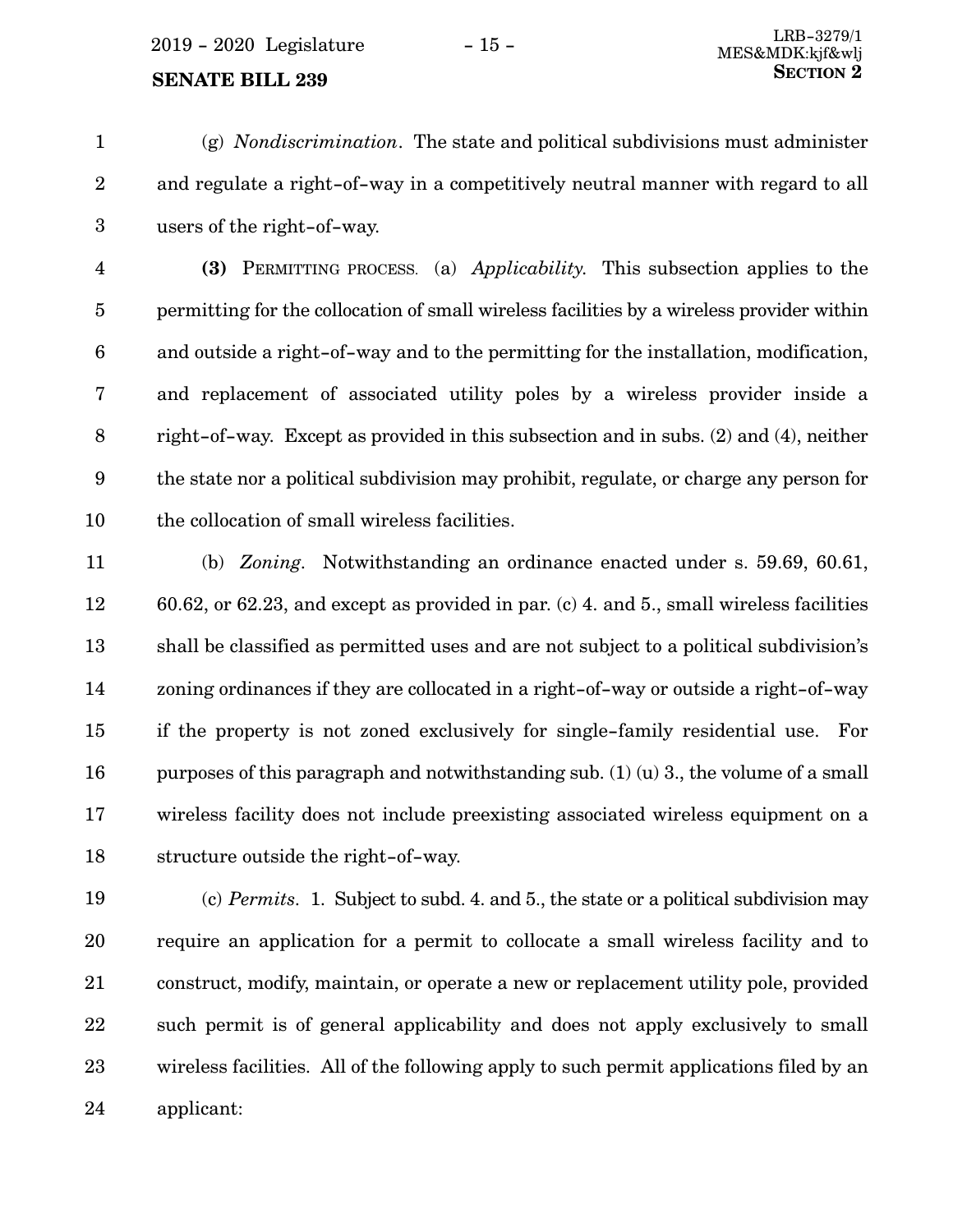2019 - 2020 Legislature - 16 - LRB-3279/1

1

a. Neither the state nor a political subdivision may require an applicant to perform services unrelated to the approval sought.

2

b. Neither the state nor a political subdivision may require an applicant that is a wireless provider to provide more information in its permit application than such a governmental unit requires from a communications service provider that is not a wireless provider and that applies for the same type of permit. The state or a political subdivision may require the types of information specified in subd. 2. in an application. 3 4 5 6 7 8

c. The state or a political subdivision shall notify an applicant in writing, within 10 days of receiving an application, whether it is complete. If an application is incomplete, the state or political subdivision shall specify why the application is incomplete. The processing deadlines under subd. 1. d., e., and f. restart at zero on the date that the applicant submits to the state or a political subdivision an application that includes information identified by the state or political subdivision to render the application complete. 9 10 11 12 13 14 15

d. Except as provided in subd. 1. g., if a permit application involves a new or replacement utility pole, and the state or a political subdivision fails to approve or deny the permit application under this section not later than 90 days after its receipt, the applicant may consider its permit application approved. 16 17 18 19

e. Except as provided in subd. 1. g., if a permit application proposes to collocate small wireless facilities on an existing structure and the state or a political subdivision fails to approve or deny the permit application under this section not later than 60 days after its receipt, the applicant may consider its permit application approved. 20 21 22 23 24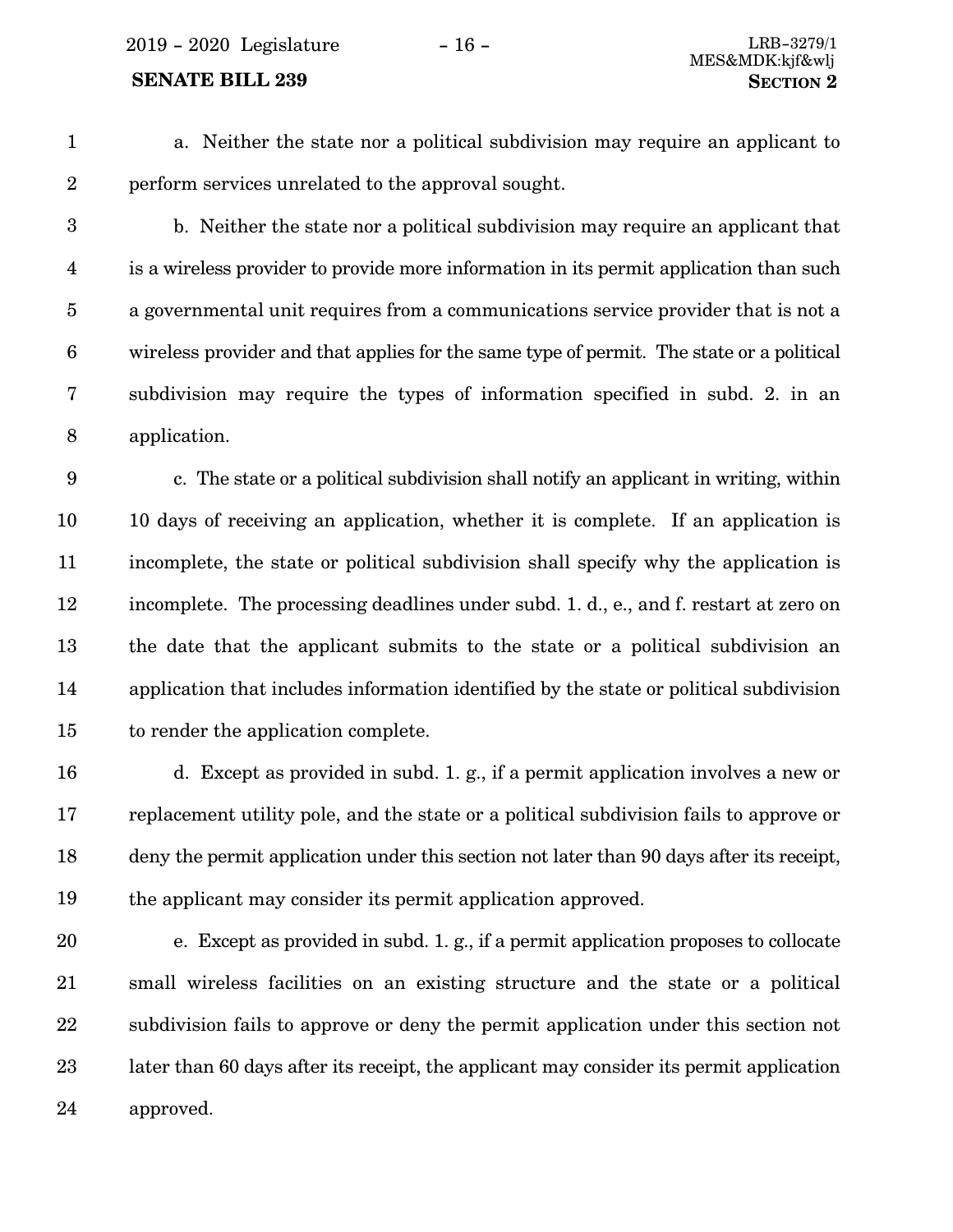f. Except as provided in subd. 1. g., if there is any type of construction, building, or encroachment permit required by a political subdivision that relates to a permit under subd. 1. d. or e., and the political subdivision fails to approve or deny that permit application within the specified 60-day or 90-day time frame, the applicant may consider its permit application approved. 1 2 3 4 5

6

g. The applicant and the state or political subdivision may mutually agree to extend the deadline for the state or political subdivision to approve or deny a permit application under subd. 1. d., e., or f. 7 8

h. Subject to subd. 1. i., the state or a political subdivision shall approve a permit application unless it does not meet the applicable codes, sub. (2) (e) 1., or the standards of an ordinance enacted pursuant to sub. (2) (e) 1. If the permit application is denied for any of these reasons, the state or political subdivision shall provide the applicant with written documentation explaining the basis for the denial no later than the date that the permit application is denied. An applicant may cure the deficiencies identified in the documentation and resubmit the permit application no later than 30 days after receipt of the documentation without being required to pay an additional application fee. The state or a political subdivision shall approve or deny the revised permit application not later than 30 days after its receipt. 9 10 11 12 13 14 15 16 17 18

i. The state or a political subdivision may condition approval of a permit on compliance with reasonable and nondiscriminatory relocation, abandonment, or bonding requirements that are consistent with state law applicable to other occupiers of rights-of-way. 19 20 21 22

j. An applicant may file a consolidated permit application to collocate up to 30 small wireless facilities, or a greater number if agreed to by a political subdivision, provided that all the small wireless facilities in the application consist of 23 24 25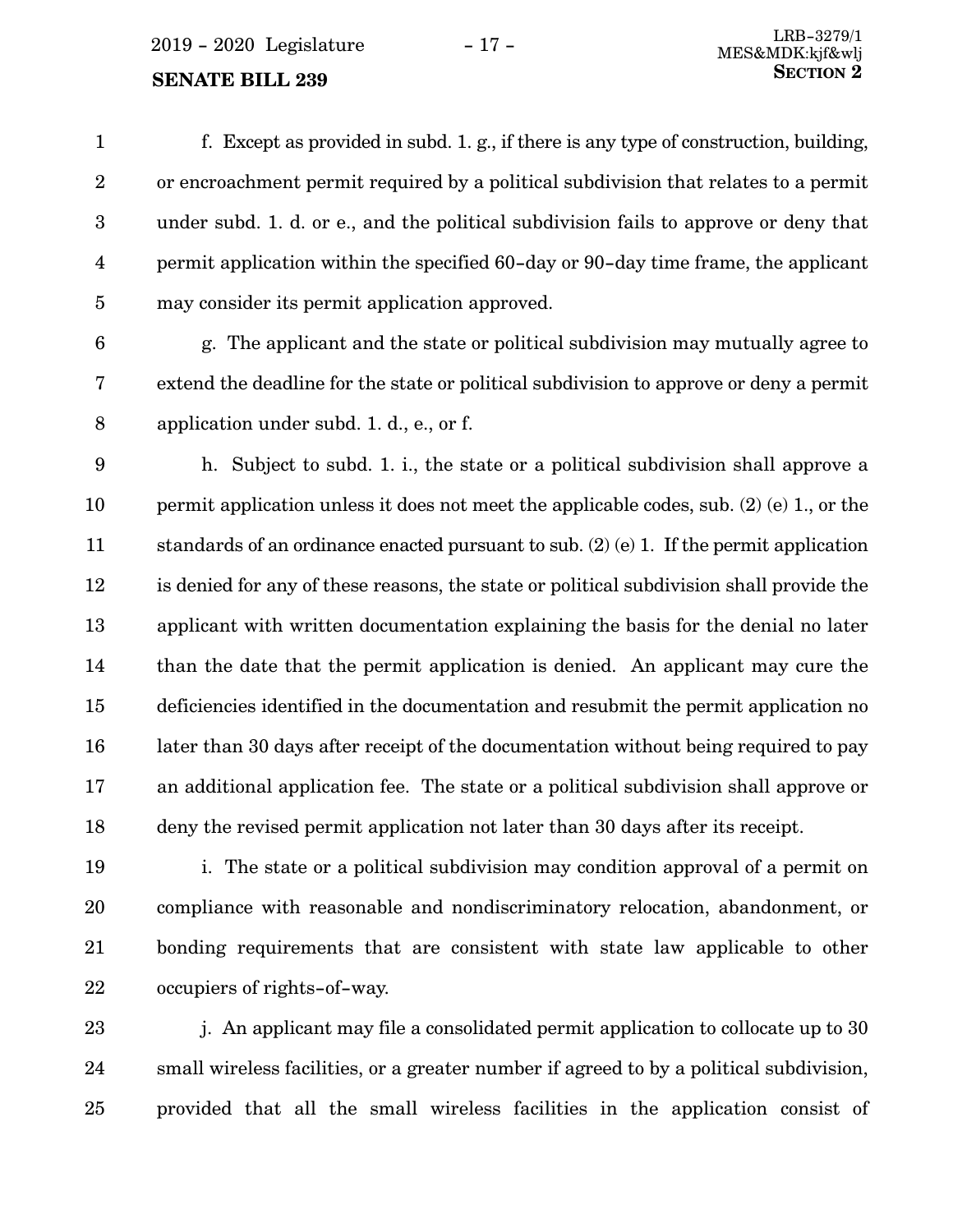2019 - 2020 Legislature - 18 - LRB-3279/1

substantially similar equipment and are to be placed on similar types of structures. In rendering a decision on a consolidated permit application, a political subdivision may approve a permit for some small wireless facilities and deny a permit for others, but the political subdivision may not use the denial of one or more permits as a basis to deny permits for all of the small wireless facilities in the application. 1 2 3 4 5

k. If an applicant's permit application is approved, the applicant shall commence the activity authorized by the permit no later than 365 days after its receipt and shall pursue work on the activity until completion. Neither the state nor a political subdivision may place any time limitation on an applicant that is related to the permit. An applicant may request that the state or a political subdivision terminate the applicant's permit. 6 7 8 9 10 11

- 2. The state or a political subdivision may require any of the following types of information in an application for a permit specified in subd. 1. (intro.): 12 13
- a. The applicant's name, address, telephone number, e-mail address, and emergency contact information. 14 15
- b. The names, addresses, telephone numbers, and e-mail addresses of all duly authorized representatives and consultants, if any, acting on behalf of the applicant with respect to the filing of the application. 16 17 18
- c. A general description of the proposed small wireless facility and associated utility pole, if applicable. The scope and detail of such description shall be appropriate to the nature and character of the work to be performed, with special emphasis on those matters likely to be affected or impacted by the physical work proposed. 19 20 21 22 23
- d. Site plans and detailed construction drawings to scale that identify the proposed small wireless facility and the proposed use of the right-of-way. 24 25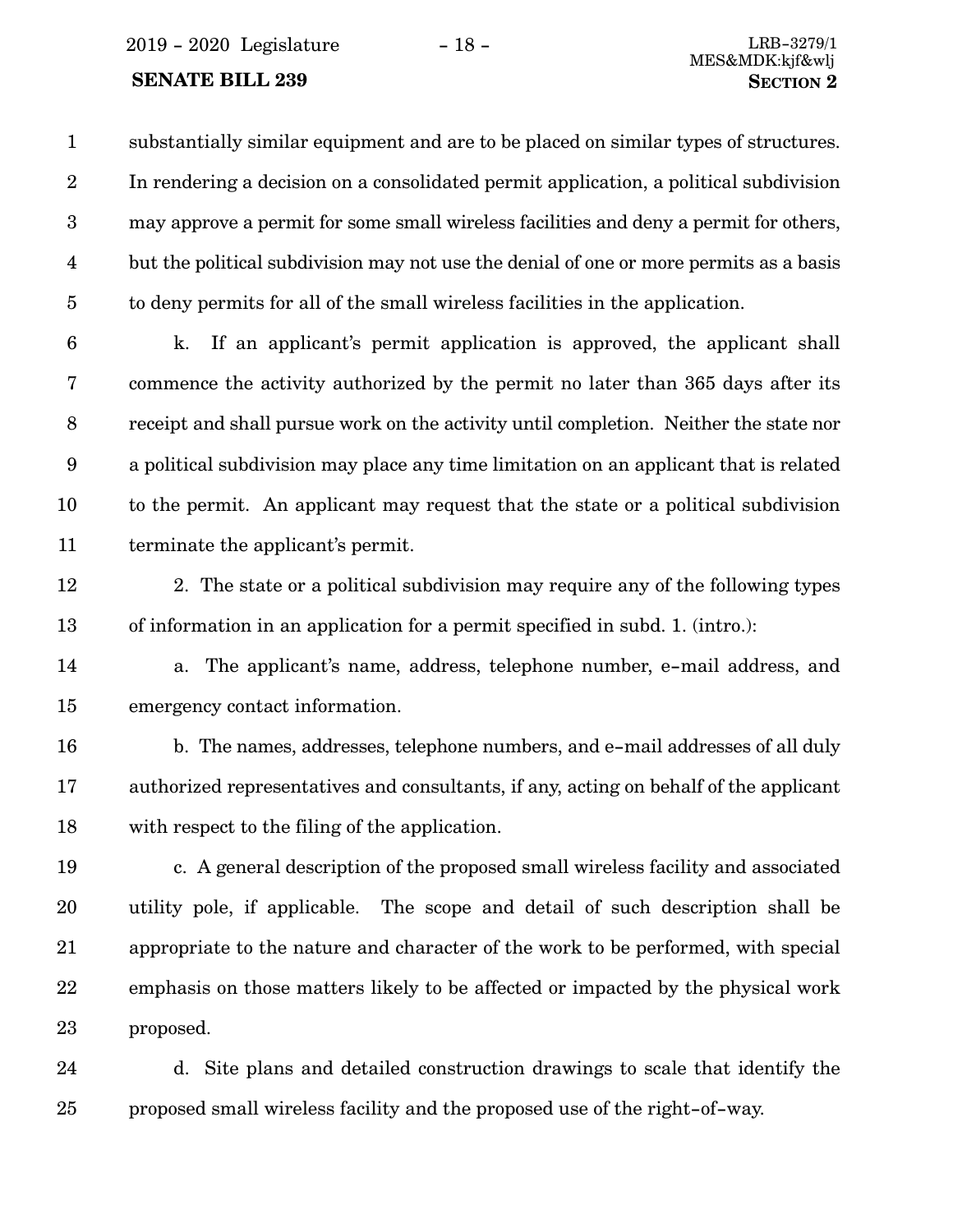e. To the extent the proposed facility involves collocation on a new utility pole, existing utility pole, or existing wireless support structure, a structural report performed by a duly licensed engineer evidencing that the utility pole or wireless support structure will structurally support the collocation, or that the utility pole or wireless support structure may and will be modified to meet structural requirements, in accordance with applicable codes. 1 2 3 4 5 6

f. If the small wireless facility will be collocated on a utility pole or wireless support structure owned by a 3rd party, other than a governmental pole or a utility pole for designated services, a certification that the wireless provider has permission from the owner to collocate on the utility pole or wireless support structure. 7 8 9 10

g. Certification by the wireless provider that the small wireless facility will comply with relevant federal communications commission regulations concerning 1) radio frequency emissions from radio transmitters and 2) unacceptable interference with public safety spectrum, including compliance with the abatement and resolution procedures for interference with public safety spectrum established by the federal communications commission set forth in 47 CFR 22.970 to 22.973 and 47 CFR 90.672 to 90.675. 11 12 13 14 15 16 17

h. Certification by the wireless provider that the small wireless facility will not materially interfere with any of the following: 1) the safe operation of traffic control equipment; 2) sight lines or clear zones for transportation or pedestrians; and 3) the federal Americans with Disabilities Act or similar federal or state standards regarding pedestrian access or movement. 18 19 20 21 22

i. A statement that the small wireless facility shall comply with all applicable codes. 23 24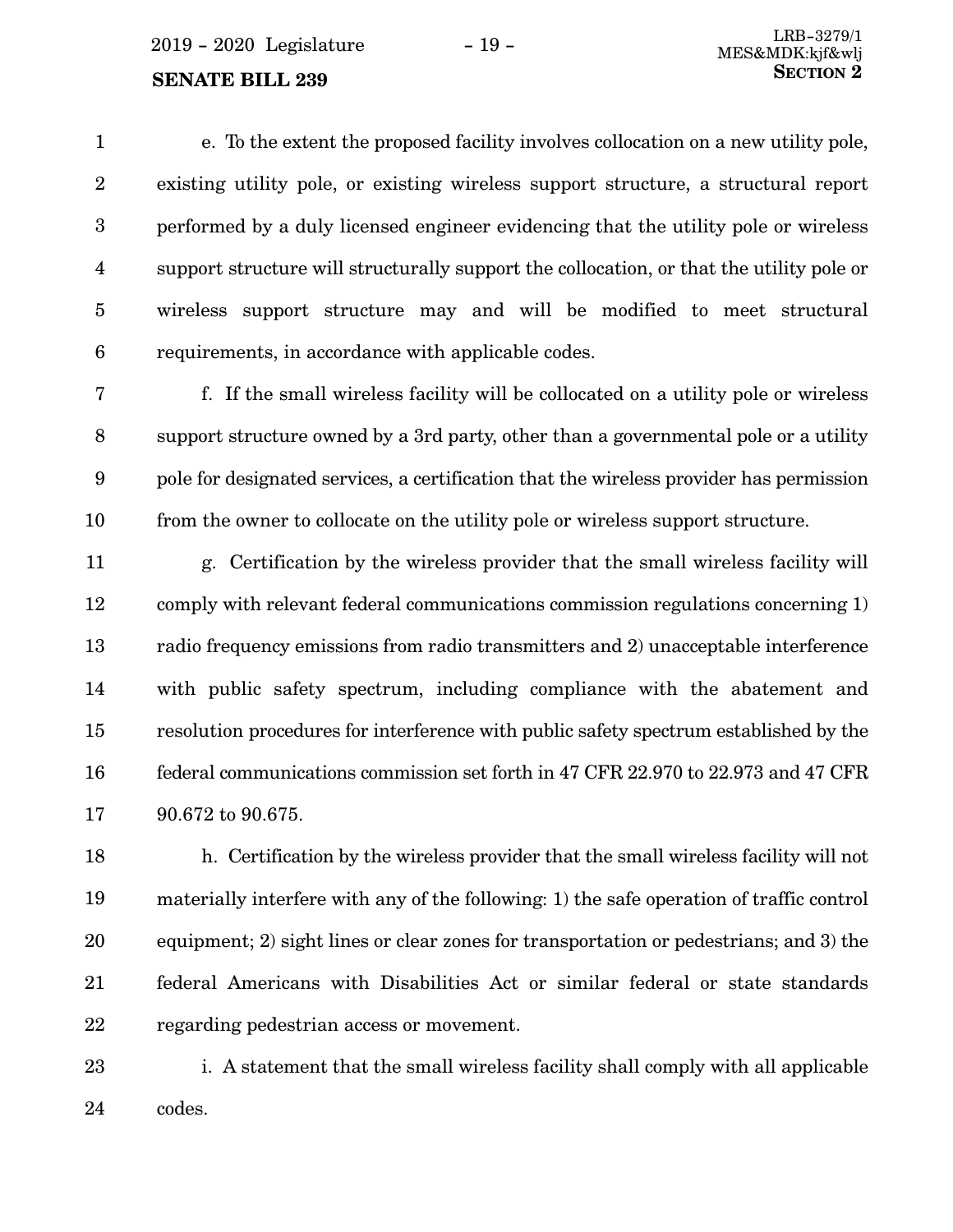2019 - 2020 Legislature - 20 - LRB-3279/1

### **SENATE BILL 239 SECTION** 2

25

3. Neither the state nor a political subdivision may institute an express or de facto moratorium on any of the following: a. The filing, receiving, or processing of applications. b. The issuance of permits or other approvals, if any, for the collocation of small wireless facilities or the installation, modification, or replacement of utility poles to support small wireless facilities. 4. A political subdivision may adopt aesthetics requirements governing the deployment of small wireless facilities and associated antenna equipment and utility poles in the right-of-way, subject to the following conditions: a. The aesthetics requirements must be 1) reasonable in that they are technically feasible and reasonably directed to avoiding or remedying unsightly or out-of-character deployments; 2) no more burdensome than those applied to other types of infrastructure deployments; and 3) objective and published in advance. b. Any design or concealment measures are not considered a part of the small wireless facility for purpose of the size parameters in the definition of a small wireless facility under sub. (1) (u). c. A political subdivision may deny an application for not complying with aesthetic requirements only if the denial does not prohibit or have the effect of prohibiting the provision of wireless service. 5. A political subdivision may enact an ordinance to prohibit, in a nondiscriminatory way, a communications service provider from installing structures in the right-of-way of a historic district or an underground district, except that the ordinance may not prohibit collocations or the replacement of existing structures. In this subdivision, a historic district is an area designated as historic 1 2 3 4 5 6 7 8 9 10 11 12 13 14 15 16 17 18 19 20 21 22 23 24

by the political subdivision, listed on the national register of historic places in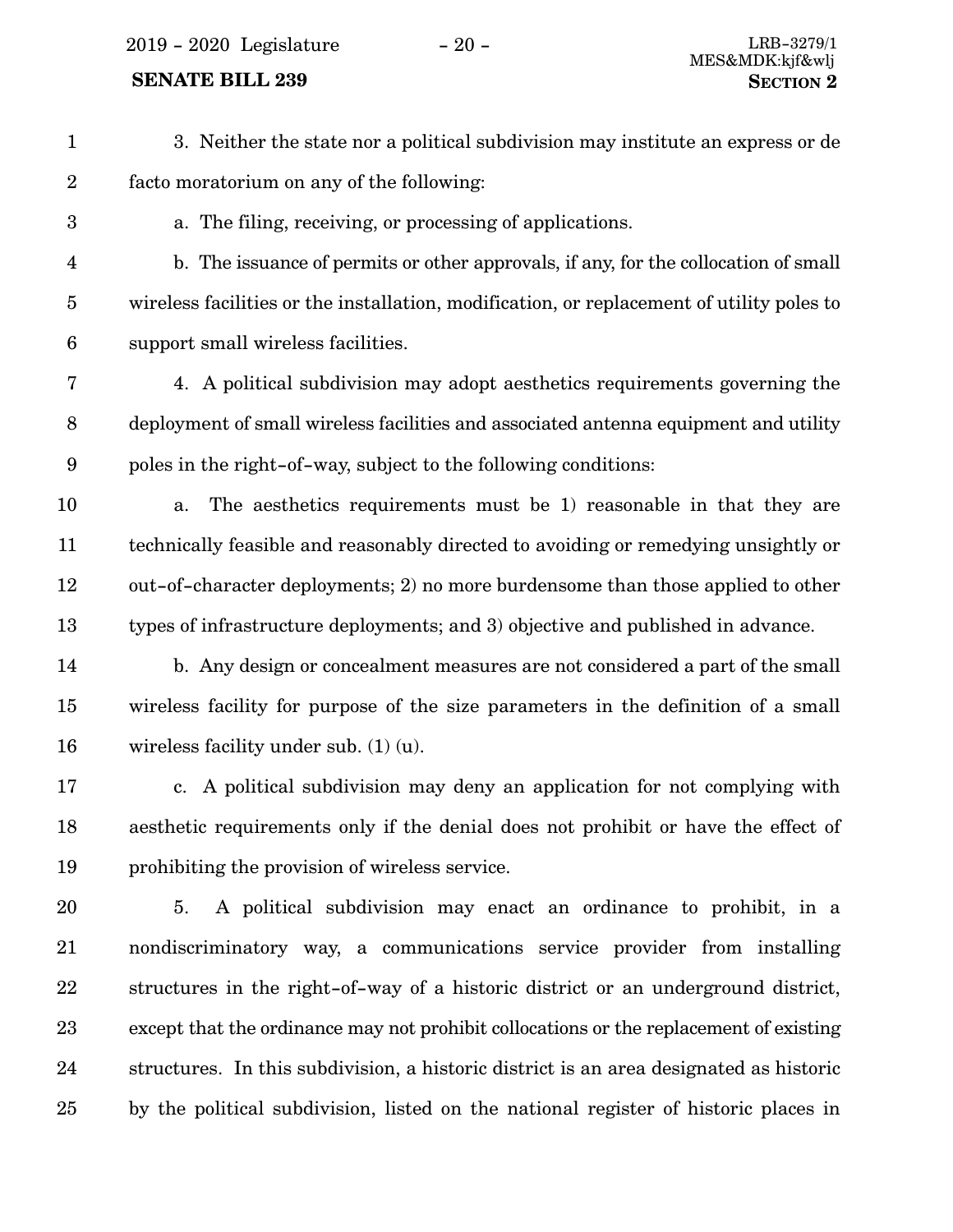Wisconsin, or listed on the state register of historic places. In this subdivision, an underground district is an area designated by the political subdivision in which all pipes, pipelines, ducts, wires, lines, conduits, or other equipment, which are used for the transmission, distribution, or delivery of electrical power, heat, water, gas, sewer, or telecommunications equipment, are located underground. A political subdivision may require any collocation on or replacement of an existing structure to reasonably conform to the design aesthetics of the original structure in a historic or underground district. Any design or concealment measures are not considered a part of the small wireless facility for purposes of the size restrictions in the definition of "small wireless facility" under sub. (1) (u). The requirements of an ordinance enacted under this subdivision must be objective, technically feasible, no more burdensome than requirements applied to other types of infrastructure deployment, and reasonably directed at avoiding or remedying the intangible public harm of unsightly or out-of-character deployments. A political subdivision may not apply any requirements under an ordinance enacted under this subdivision in a manner that results in an effective prohibition of wireless service. 1 2 3 4 5 6 7 8 9 10 11 12 13 14 15 16

(d) *Application fees.* 1. Except as provided in subd. 2., the state or a political subdivision may only charge an application fee that is reasonable, nondiscriminatory, and recovers no more than a governmental unit's direct cost for processing an application, except that no application fee may exceed any of the following: 17 18 19 20 21

a. For an application that includes 5 or fewer small wireless facilities, \$500. b. For an application that includes more than 5 small wireless facilities, \$500 plus \$100 for each small wireless facility in excess of 5. 22 23 24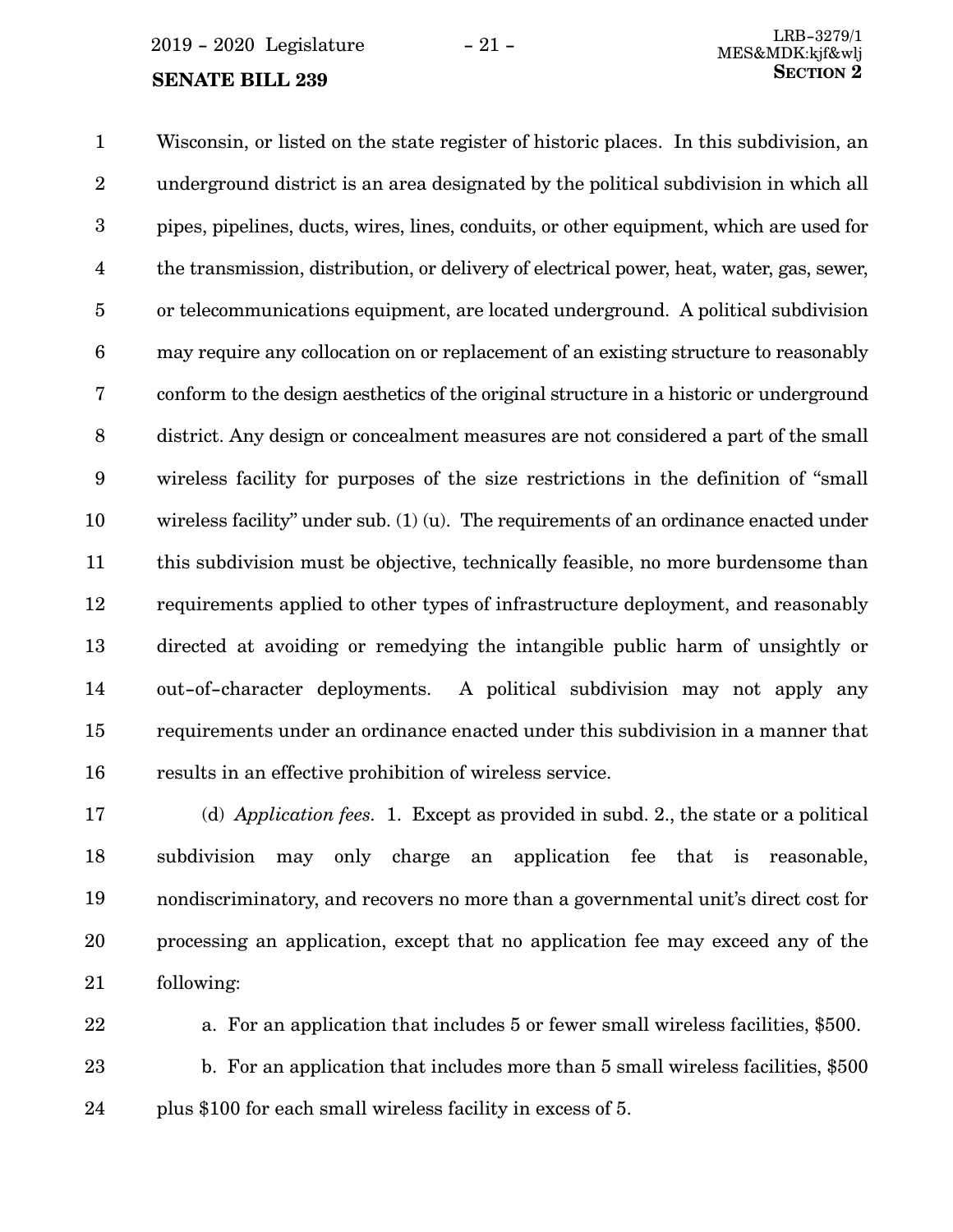2019 - 2020 Legislature - 22 - LRB-3279/1

### **SENATE BILL 239 SECTION** 2

c. One thousand dollars for the installation or replacement of a utility pole together with the collocation of an associated small wireless facility. 1 2

- 2. Beginning on the effective date of this subdivision .... [LRB inserts date], the state or a political subdivision may adjust a fee allowed under subd. 1. by 10 percent every 5 years, rounded to the nearest multiple of \$5. During each 5-year period, the adjustment may be applied incrementally or as a single adjustment. 3 4 5 6
- 3. If the federal communications commission adjusts its levels for fees that are presumptively lawful under 47 USC 253 or 332 (c) (7), the state or a political subdivision may adjust any impacted fee under subd. 1. on a pro rata basis, consistent with the federal communications commission's action. 7 8 9 10
- (e) *Approvals not required.* Neither the state nor a political subdivision may require applications, permits, fees, or any other approval for any of the following: 11 12
- 13

1. Routine maintenance.

2. The replacement of a small wireless facility with a small wireless facility that is substantially similar to, or the same size or smaller than, the existing small wireless facility, except that the governmental unit may require the person seeking to replace the small wireless facility to obtain a permit to work within a right-of-way to complete such a replacement. For purposes of this subdivision, a small wireless facility does not include the structure on which it is collocated. 14 15 16 17 18 19

3. The installation, placement, maintenance, operation, or replacement of micro wireless facilities that are strung on cables between existing utility poles in compliance with the National Electrical Safety Code. 20 21 22

(f) *Traffic work permits.* Nothing in this section prohibits a political subdivision from requiring a work permit for work that will unreasonably affect traffic patterns or obstruct vehicular traffic in a right-of-way, provided that such permits are issued 23 24 25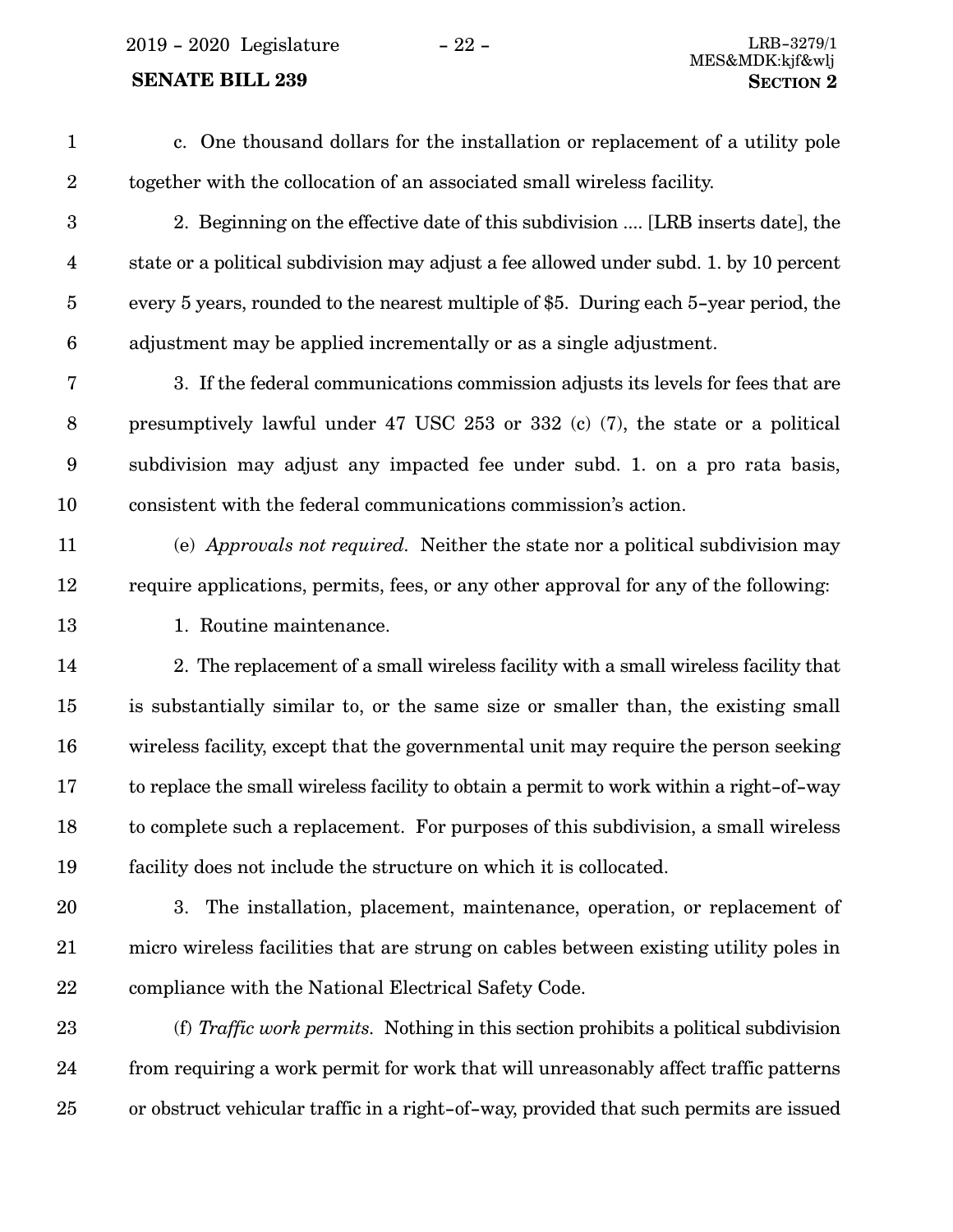to any applicant on a nondiscriminatory basis upon terms and conditions that apply to the activities of any other person performing work in the right-of-way that requires excavation or the closing of sidewalks or traffic lanes. 1 2 3

- **(4)** COLLOCATION OF SMALL WIRELESS FACILITIES ON GOVERNMENTAL POLES AND UTILITY POLES FOR DESIGNATED SERVICES. (a) A person owning or controlling a governmental pole or a utility pole for designated services may not enter into an exclusive arrangement with any person for the right to attach to, or use, such poles. 4 5 6 7
- (b) The fees or rates charged by the owner of a pole described under par. (a), and the terms and conditions for such attachment or use, may not be discriminatory. 8 9

(c) The rate a political subdivision may charge a wireless provider to collocate a small wireless facility on a utility pole for designated services shall be governed by an agreement between the political subdivision and the wireless provider. If there is a failure to agree on the rate, the public service commission shall determine the compensation pursuant to the procedures in s. 196.04 and the determination shall be reviewable under s. 196.41. 10 11 12 13 14 15

(d) 1. The rate an owner of a governmental pole other than a utility pole for designated services charges another person to collocate on the owner's pole shall be sufficient to recover the actual, direct, and reasonable costs related to the applicant's application for, and use of, space on the pole, except that subject to subd. 2., the total annual rate for a collocation and any related activities may not exceed the lesser of the actual, direct, and reasonable costs related to the collocation or \$250 per year per small wireless facility. If a dispute arises concerning the appropriateness of a rate charged by the state or political subdivision under this subdivision, the governmental unit bears the burden of proving that the rate is reasonably related to the actual, direct, and reasonable costs incurred by the governmental unit. 16 17 18 19 20 21 22 23 24 25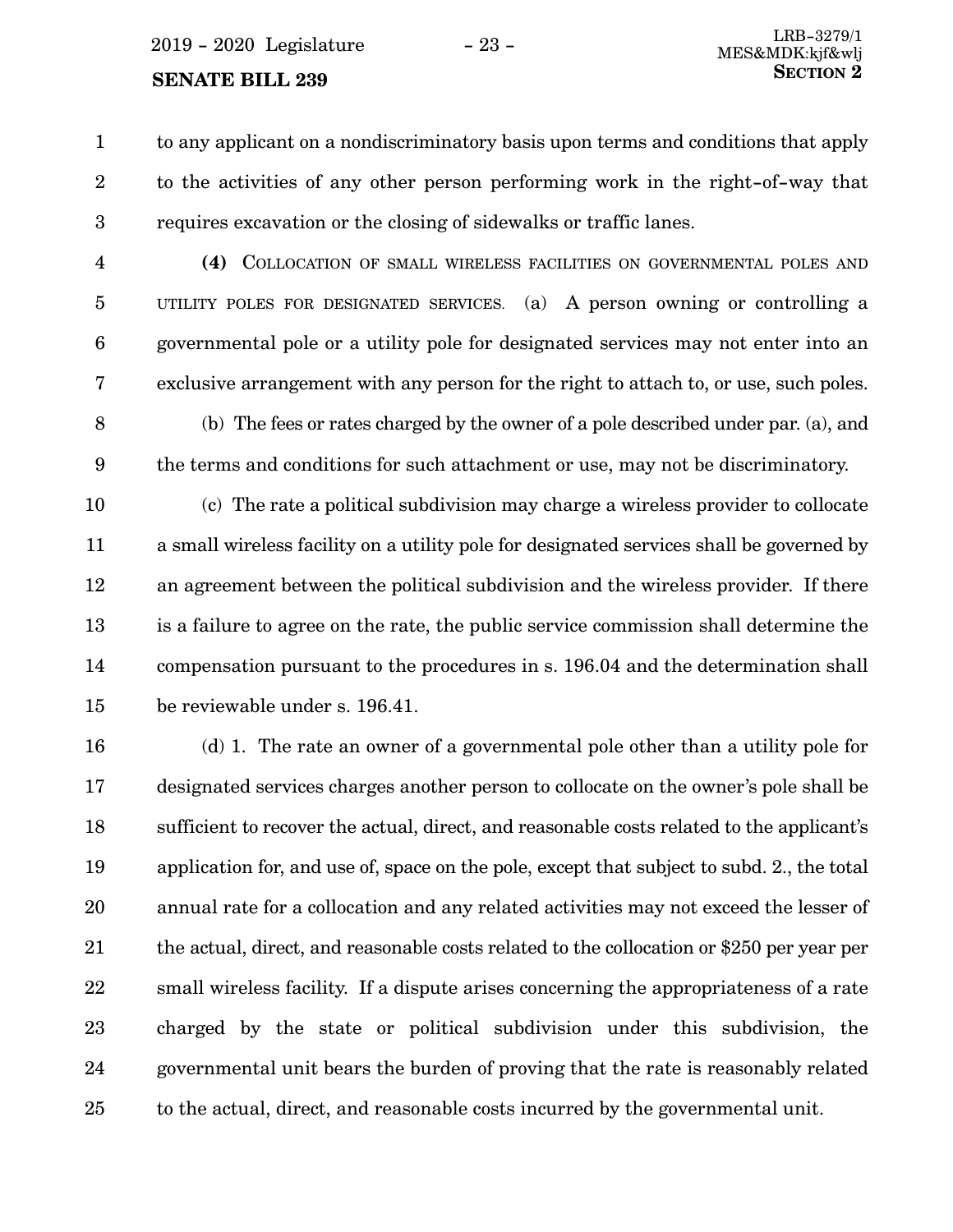2019 - 2020 Legislature - 24 - LRB-3279/1

### **SENATE BILL 239 SECTION** 2

2. Beginning on the effective date of this subdivision .... [LRB inserts date], the owner of a governmental pole other than a utility pole for designated services may adjust a rate allowed under subd. 1. by 10 percent every 5 years, rounded to the nearest multiple of \$5. During each 5-year period, the adjustment may be applied incrementally or as a single adjustment. 1 2 3 4 5

6

3. If the federal communications commission adjusts its levels for rates that are presumptively lawful under 47 USC 253 or 332 (c) (7), the state or a political subdivision may adjust any impacted rate under subd. 1. on a pro rata basis, consistent with the federal communications commission's action. 7 8 9

(e) 1. Except as provided in subd. 2., by the later of the first day of the 3rd month beginning after the effective date of this subdivision .... [LRB inserts date], or 3 months after receiving its first request to collocate a small wireless facility on a governmental pole, other than a utility pole for designated services, the state or a political subdivision shall implement rates, fees, and terms for the collocation of small wireless facilities on governmental poles that comply with this subsection. 10 11 12 13 14 15

2. Agreements between a wireless provider and the state or a political subdivision that are in effect on the effective date of this subdivision .... [LRB inserts date], and that relate to the collocation of small wireless facilities in the right-of-way, including the collocation of small wireless facilities on governmental poles, remain in effect, subject to applicable termination provisions, except that by the first day of the 25th month beginning after the effective date of this subdivision .... [LRB inserts date], the state or political subdivision shall amend any such agreement to comply with the rates, fees, and terms required under this subsection. 16 17 18 19 20 21 22 23

(f) With regard to a governmental pole that supports aerial cables used for video, communications, or electric service, and with regard to utility poles for 24 25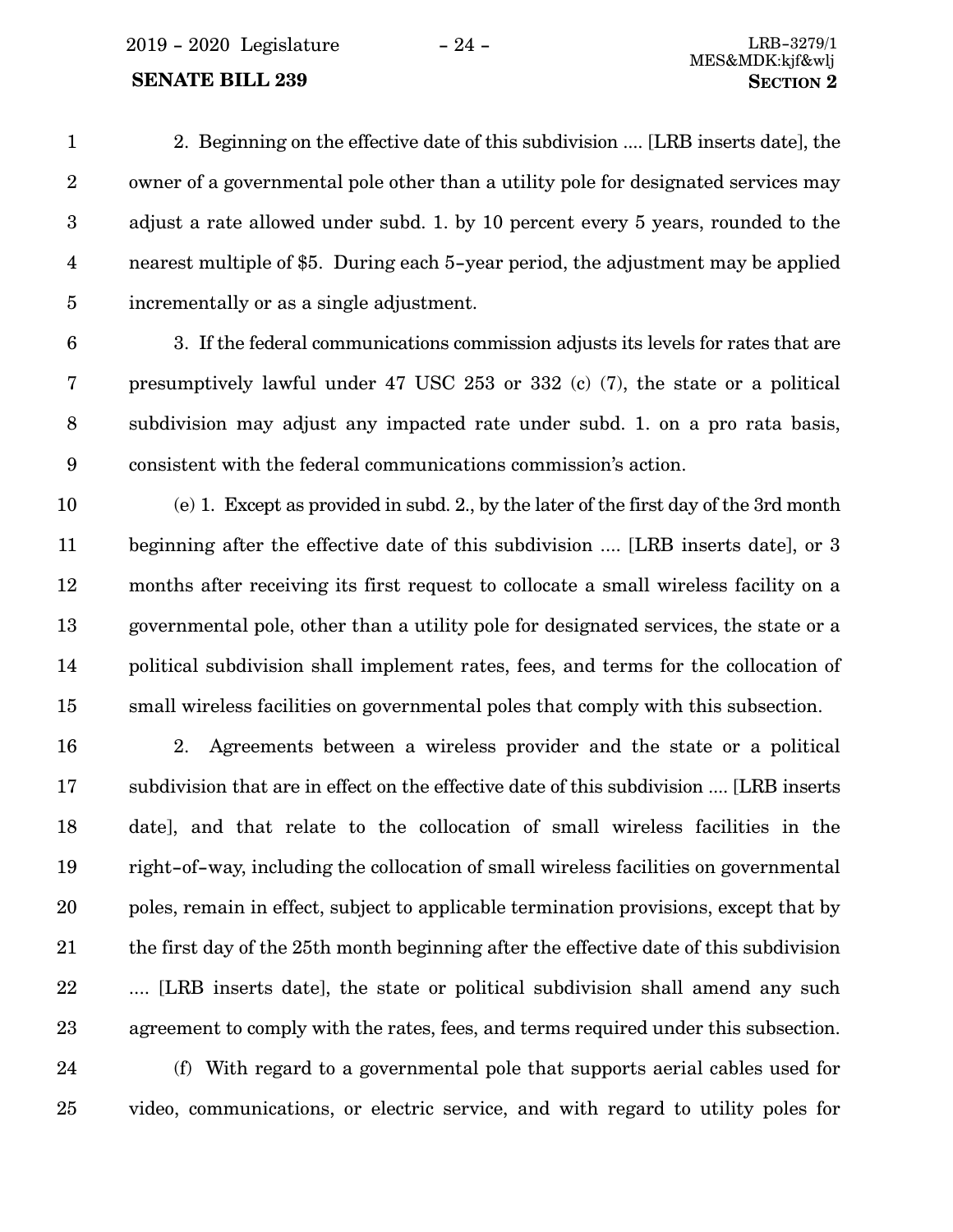designated services, the parties shall comply with the process for make-ready work under 47 USC 224 and its implementing regulations, including 47 CFR 1.1420 and 1.1422. The good faith estimate of the person owning or controlling such poles for any make-ready work necessary to enable the pole to support the requested collocation must include pole replacement if necessary. 1 2 3 4 5

(g) With regard to a governmental pole that does not support aerial cables used for video, communications, or electric service, the state or political subdivision shall provide a good faith estimate for any make-ready work necessary to enable the pole to support the requested collocation, including pole replacement if necessary, not later than 60 days beginning after receipt of a complete application, except that the governmental unit may provide the applicant with access to the governmental pole that is necessary for the applicant to make that estimate. Make-ready work, including any pole replacement, must be completed within 60 days after the applicant's written acceptance of a good faith estimate provided by the governmental unit or within 60 days after the applicant makes the estimate. 6 7 8 9 10 11 12 13 14 15

(h) A person owning or controlling a governmental pole other than a utility pole for designated services may not require more make-ready work than required to meet applicable codes or industry standards. Fees for make-ready work may not include any costs that are related to preexisting conditions, prior damage, or noncompliance with currently applicable standards. Fees for make-ready work, including any pole replacement, may not exceed actual costs or the amount charged to other communications service providers for similar work, and may not include any consultant fees or expenses. 16 17 18 19 20 21 22 23

**(5)** DISPUTE RESOLUTION. Except as provided in sub. (4) (c), and notwithstanding ss. 182.017 (8) (a) and 196.58 (4) (a), a court of competent jurisdiction shall determine 24 25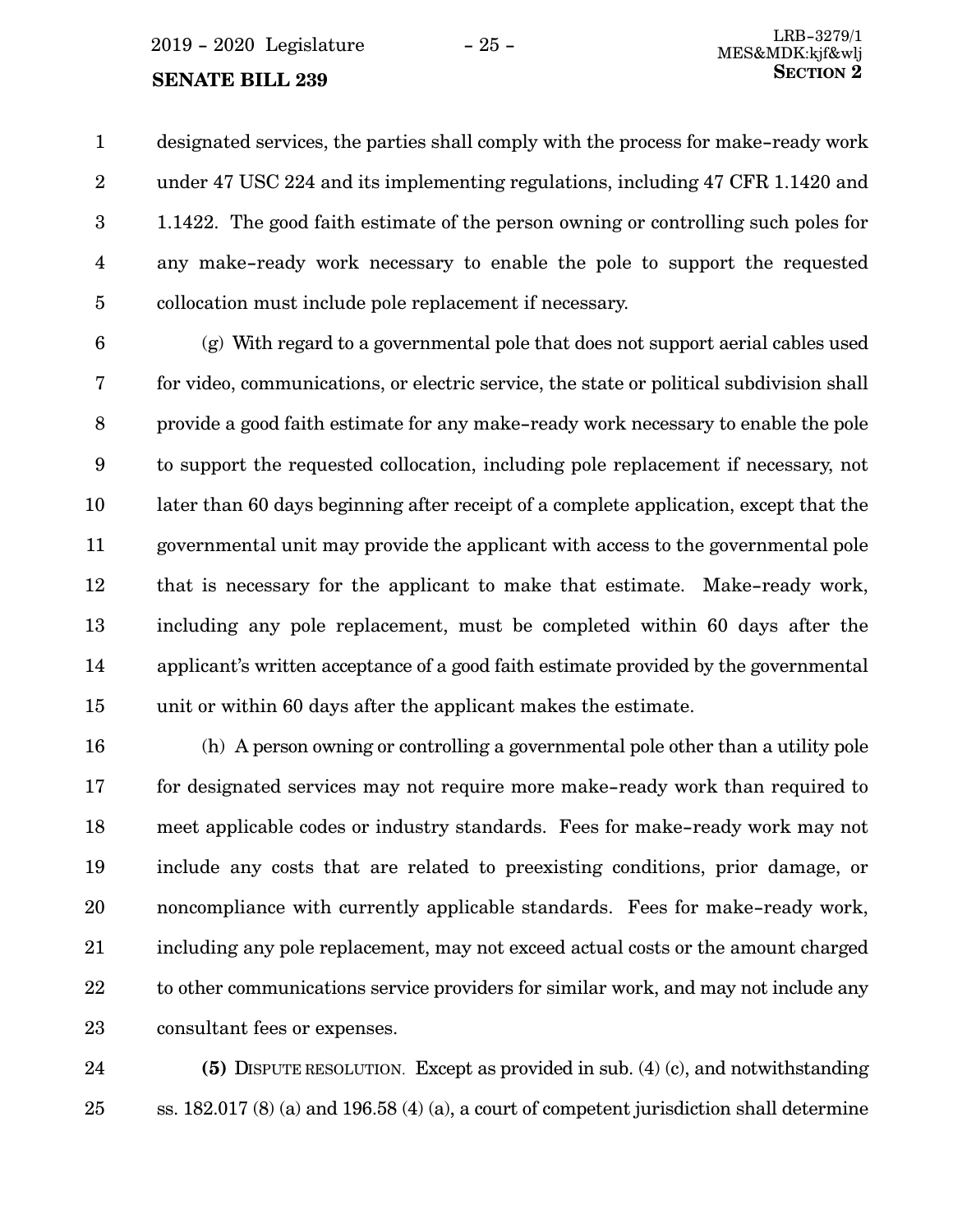2019 - 2020 Legislature - 26 - LRB-3279/1

### **SENATE BILL 239 SECTION** 2

all disputes arising under this section. Unless otherwise agreed to by the parties to a dispute, and pending resolution of a right-of-way access rate dispute, a political subdivision controlling access to and use of a right-of-way shall allow the placement of a small wireless facility or utility pole at a temporary rate of one-half of the political subdivision's proposed annual rate, or \$20, whichever is less. Rates shall be reconciled and adjusted upon final resolution of the dispute. Pending the resolution of a dispute concerning rates for collocation of small wireless facilities on governmental poles or utility poles for designated services, the person owning or controlling the pole shall allow the collocating person to collocate on its poles, at annual rates of no more than \$20 per year per pole, with rates to be reconciled and adjusted upon final resolution of the dispute. 1 2 3 4 5 6 7 8 9 10 11

**(6)** INDEMNIFICATION. A wireless provider shall indemnify and hold harmless a political subdivision against any and all liability and loss from personal injury or property damage resulting from or arising out of, in whole or in part, the use or occupancy of rights-of-way by the wireless provider or its employees, agents, or contractors arising out of the rights and privileges granted under this section. A wireless provider has no obligation to indemnify or hold harmless against any liabilities and losses as may be due to or caused by the sole negligence of the political subdivision or its employees or agents. 12 13 14 15 16 17 18 19

**(7)** FEDERAL LAW; CONTRACTS. Nothing in this section adds to, replaces, or supersedes federal laws regarding utility poles owned by investor-owned electric utilities nor shall this section impose or otherwise affect any rights, controls, or contractual obligations investor-owned electric utilities may establish with respect to their utility poles. 20 21 22 23 24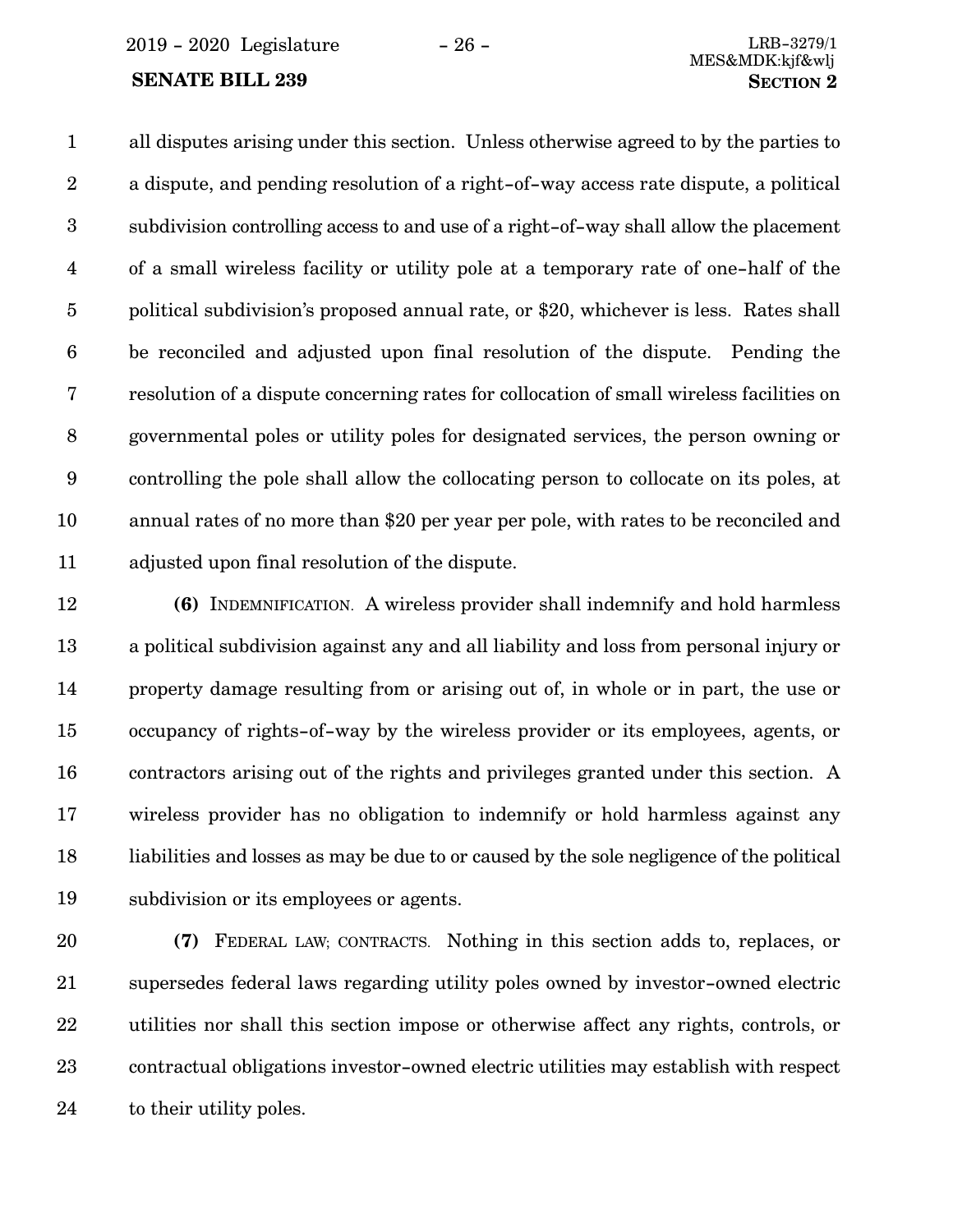**(8)** PRIVATE PROPERTY OWNERS. Nothing in this section is intended to authorize a person to place, maintain, modify, operate, or replace a privately owned utility pole or wireless support structure or to collocate small wireless facilities on a privately owned utility pole, a privately owned wireless support structure, or other private property without the consent of the property owner. 1 2 3 4 5

**(9)** COMMUNICATIONS SERVICES. (a) This section may not be construed or interpreted to authorize any entity to provide communications service without compliance with all applicable laws or to authorize the collocation, installation, placement, operation, or maintenance of any communications facilities, including wireline backhaul facilities, other than small wireless facilities and associated utility poles. 6 7 8 9 10 11

(b) Except as it relates to small wireless facilities subject to the permit and fee requirements established under this section and except as otherwise specifically required by federal or state law, a political subdivision may not do any of the following: 12 13 14 15

1. Adopt or enforce any regulation or requirement on the placement or operation of communications facilities in rights-of-way by a communications service provider authorized under federal, state, or local law to operate in rights-of-way. 16 17 18

- 19
- 2. Regulate any communications service.

3. Impose or collect any tax, fee, or other charge for the provision of additional communications services over a communications service provider's communications facilities in a right-of-way. 20 21 22

#### **SECTION 3.**0**Nonstatutory provisions.** 23

(1) RIGHTS-OF-WAY STUDY COMMITTEE. 24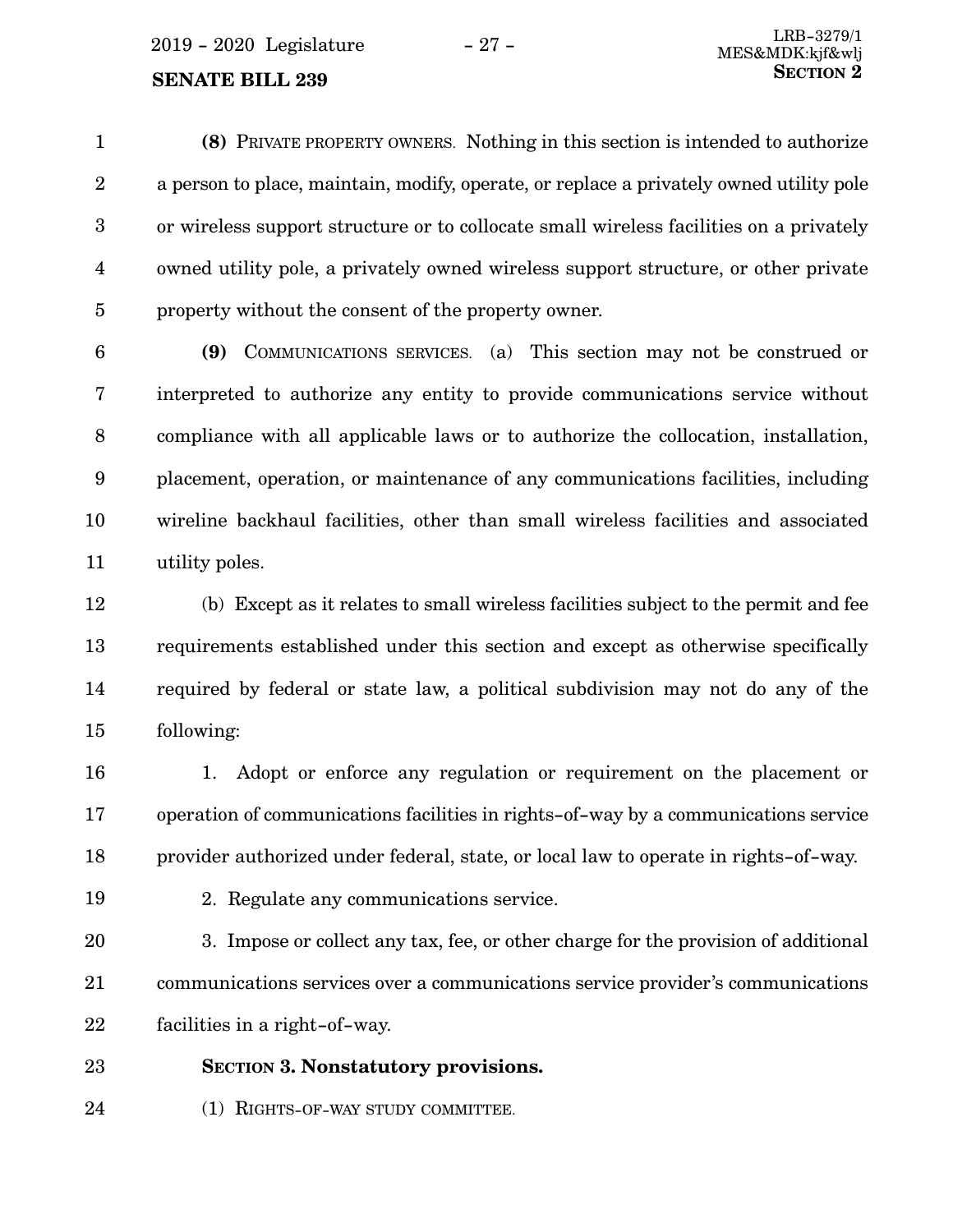$\,$  2019 - 2020  $\,$  Legislature  $\,$   $\,$   $\,$  –  $\,$  28 -  $\,$ 

## **SENATE BILL 239**

| $\mathbf{1}$            | There is created a rights-of-way study committee to study laws,<br>(a)                |
|-------------------------|---------------------------------------------------------------------------------------|
| $\boldsymbol{2}$        | regulations, and ordinances regarding use by private entities of public rights-of way |
| $\boldsymbol{3}$        | in cities, villages, towns, and counties, including private entity access to and      |
| $\overline{\mathbf{4}}$ | placement of facilities in public rights-of-way. The study shall examine fees charged |
| $\overline{5}$          | for such use and consider whether the fees are transparent and nondiscriminatory.     |
| $6\phantom{1}6$         | The study shall include an examination of all of the following:                       |
| 7                       | Procedures for locating and obtaining access to facilities in public<br>1.            |
| $\, 8$                  | rights-of-way, resolving disputes, and making appeals.                                |
| $\boldsymbol{9}$        | 2. Issues regarding compensation, timelines, nondiscrimination, mediation,            |
| 10                      | condemnation, remediation, and maintenance that are associated with use of public     |
| 11                      | rights-of-way.                                                                        |
| 12                      | (b) The rights-of-way study committee shall consist of the following members:         |
| 13                      | 1. The governor or his or her designee.                                               |
| 14                      | 2. Two senators appointed by the senate majority leader or an appointed               |
| 15                      | senator's designee. One member appointed under this subdivision shall serve as        |
| 16                      | cochairperson of the committee.                                                       |
| 17                      | 3. One senator appointed by the senate minority leader or the appointed               |
| 18                      | senator's designee.                                                                   |
| 19                      | Two representatives to the assembly appointed by the speaker of the<br>4.             |
| 20                      | assembly or an appointed representative's designee. One member appointed under        |
| 21                      | this subdivision shall serve as cochairperson of the committee.                       |
| 22                      | 5. One representative to the assembly appointed by the minority leader of the         |
| 23                      | assembly or the appointed representative's designee.                                  |
| 24                      | 6. One representative from each of the following appointed jointly by the             |
| 25                      | speaker of the assembly and the senate majority leader:                               |